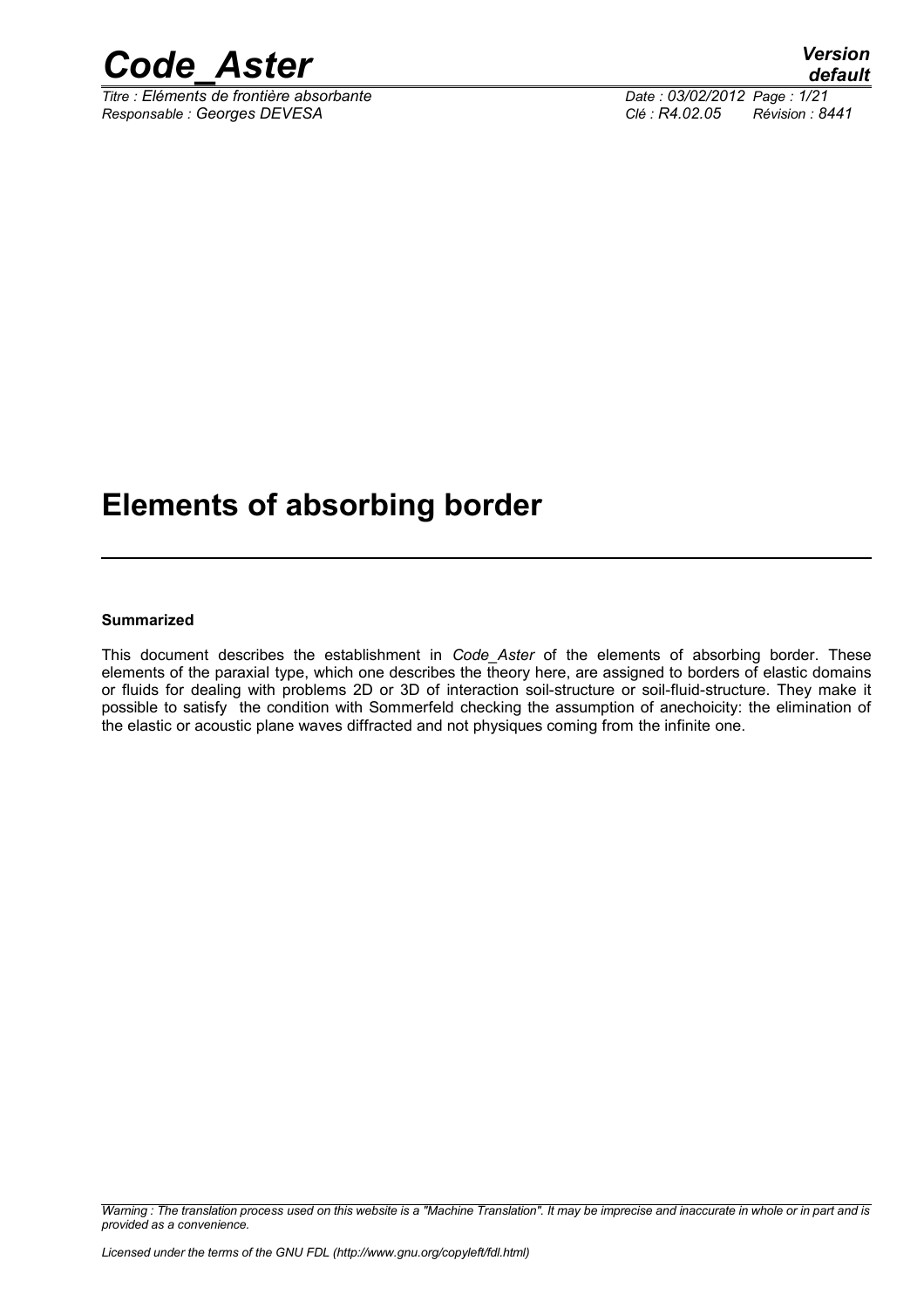*Titre : Eléments de frontière absorbante Date : 03/02/2012 Page : 2/21 Responsable : Georges DEVESA Clé : R4.02.05 Révision : 8441*

# **1.1Problematic**

*default*

*Warning : The translation process used on this website is a "Machine Translation". It may be imprecise and inaccurate in whole or in part and is provided as a convenience.*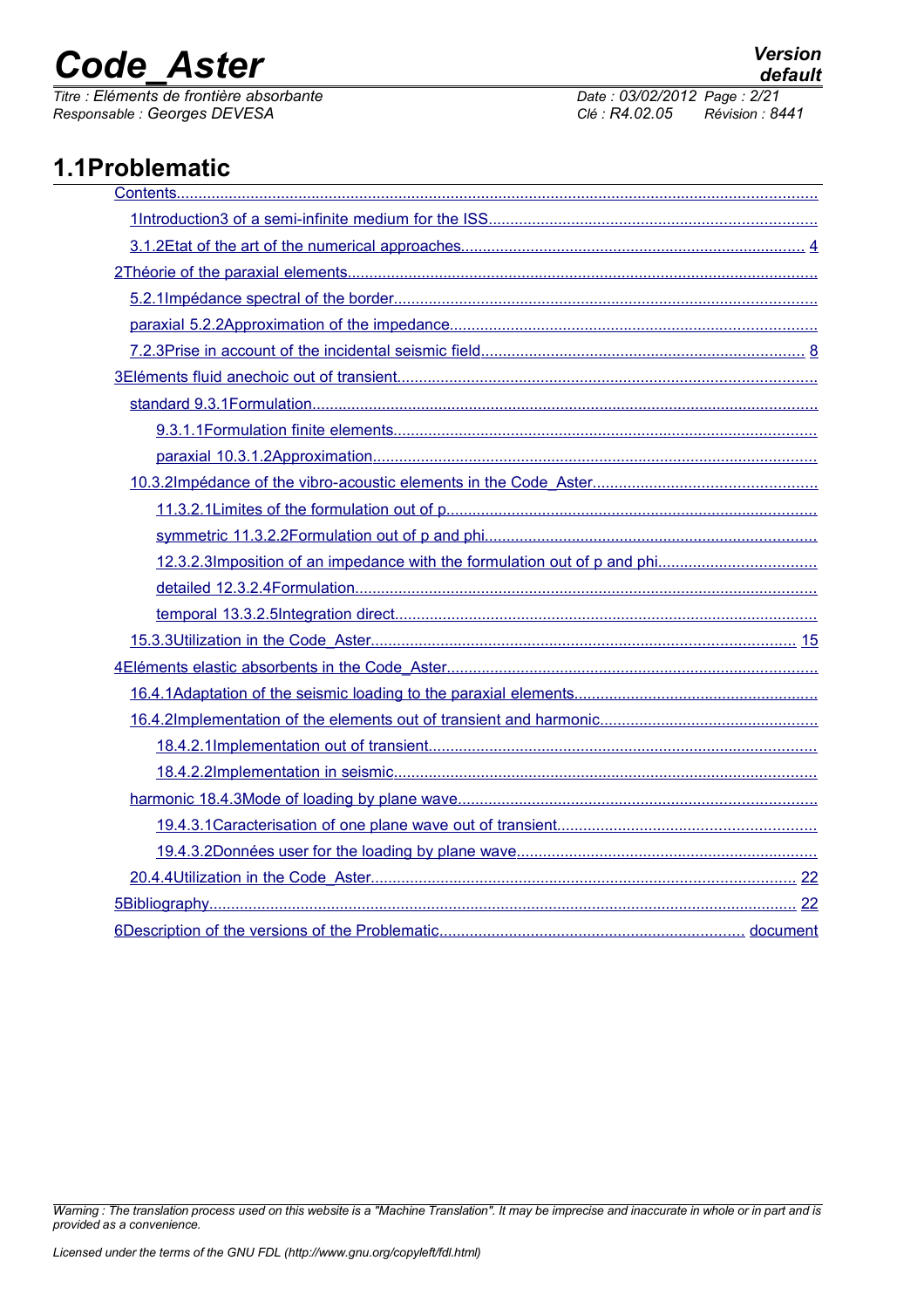*Titre : Eléments de frontière absorbante Date : 03/02/2012 Page : 3/21 Responsable : Georges DEVESA Clé : R4.02.05 Révision : 8441*

### <span id="page-2-0"></span>**1 22**

### **1.1 Introduction of a semi-infinite medium for the ISS**

<span id="page-2-1"></span>the standard problems of seismic response and interaction soil-structure or soil-fluid-structure bring to consider infinite or supposed fields such. For example, in the case of stoppings subjected to the seisme, one often deals with reserves of big size which enable us to make the assumption of anechoicity: the waves which leave towards the bottom reserve "do not return" not. The purpose of this is reducing the size of structure to be netted and making it possible to pass from complex computations with the current computer resources. One proposes on [Figure 1.1-a] below diagram which describes the type of situations considered.

#### **Domaines modélisés aux éléments finis :**

- $\Omega_{\text{F}}$  domaine fluide (par exemple retenue de barrage)
- $\Omega_{\rm B}$  domaine structure (par exemple voûte de barrage)
- $\Omega_{\rm S}$  domaine sol non-linéaire



**Appear 1.1-a: Field for the interaction soil-fluid-structure**

In all the document, one considers that the border of the mesh finite elements of the soil is in a field with the elastic behavior.

The elliptic system theory ensures simply the existence and the unicity of the solution of the acoustic or elastoplastic problems in the limited fields, under the assumption of boundary conditions ensuring the closing of the problem. It goes from there differently for the infinite fields. One must resort to a condition particular, known as of Sommerfeld, formulated in the infinite directions of the problem. This condition in particular ensures, in the case of the diffraction of one plane wave (elastic or acoustic) by a structure, the elimination of the diffracted waves not physiques coming from infinite that the classical conditions on edges of the field remotely finished are not enough to ensure.

*Warning : The translation process used on this website is a "Machine Translation". It may be imprecise and inaccurate in whole or in part and is provided as a convenience.*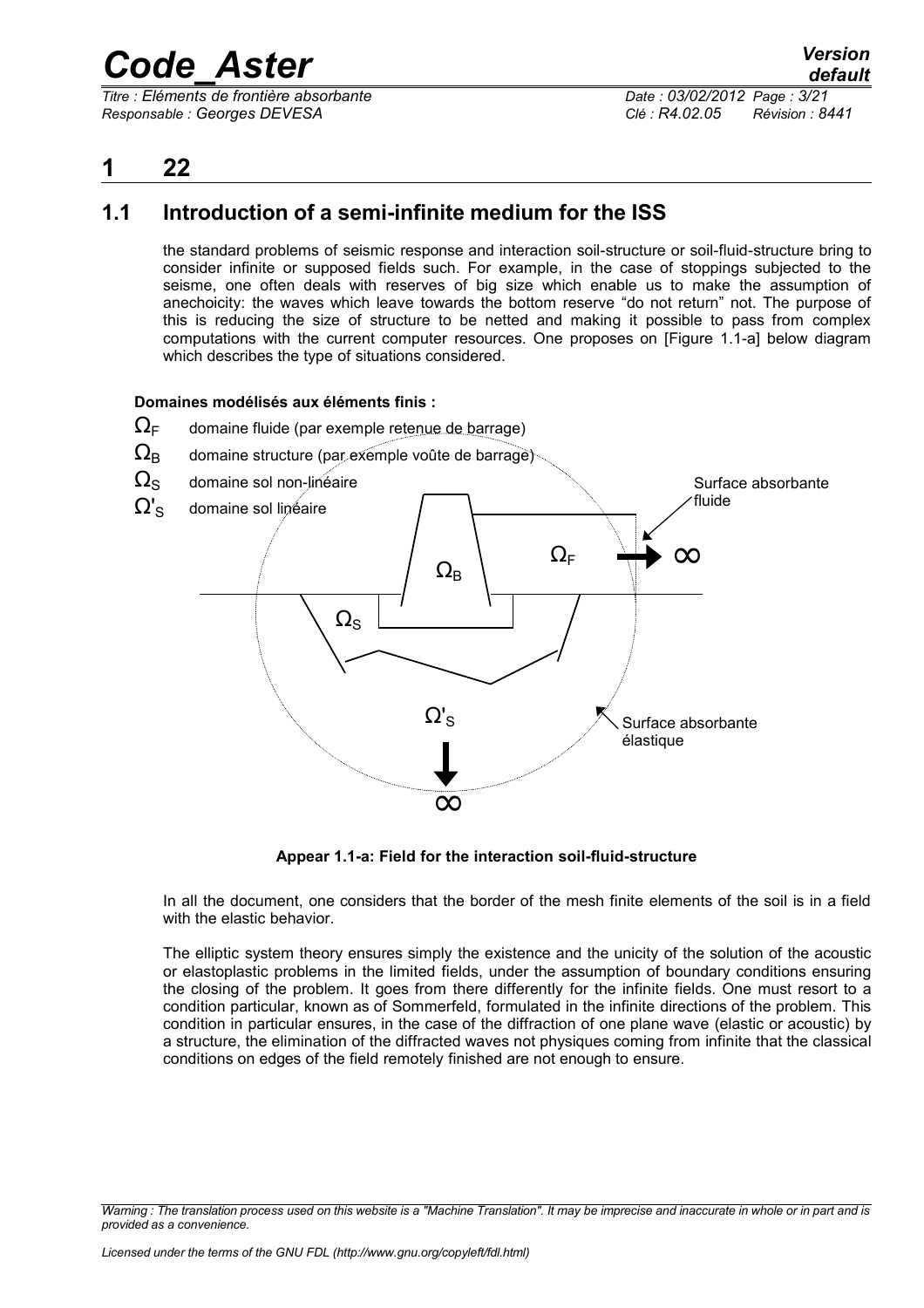*Titre : Eléments de frontière absorbante Date : 03/02/2012 Page : 4/21 Responsable : Georges DEVESA Clé : R4.02.05 Révision : 8441*

### **1.2 State of the art of the numerical approaches**

<span id="page-3-0"></span>the privileged method for treating infinite fields is that of the finite elements of border (or integral equations). The fundamental solution used checks the condition of Sommerfeld automatically. Only, the use of this method is conditioned by knowledge of this fundamental solution, which is impossible in the case of a soil with complex geometry, for example, or when the soil or the structure is nonlinear. It is thus necessary then to resort to the finite elements. Consequently, conditions particular to the border of the mesh finite elements are necessary to prohibit the reflection of the outgoing diffracted waves and thus artificially to reproduce the condition of Sommerfeld.

Several methods make it possible to identify boundary conditions answering our requirements. Some lead to an exact resolution of problem: they are called "consistent borders". They are founded on a precise taking into account of the wave propagation in the infinite field. For example, if this field can be presumedly elastic and with a simple stratigraphy far from structure, one can consider a coupling finite elements - integral equations. One of the problems of this solution is that it is not local in space: it is necessary to make an assessment on all the border separating the field finished from the infinite field, which obligatorily leads us to a problem of under - structuring. This NON-locality in space is characteristic of the consistent borders.

To lead in the local terms of border in space, one can use the theory of the infinite elements [bib1]. They are elements of infinite size whose elementary functions reproduce the elastic or acoustic wave propagation as well as possible ad infinitum. These functions must be close to the solution because the classical mathematical theorems do not ensure any more convergence of computation result towards the solution with such elements. In fact, one can find an analogy between the search for satisfactory elementary functions and that of a fundamental solution for the integral equations. The geometrical stresses are rather close but especially, this search presents a disadvantage of size: it depends on the frequency. Consequently, such borders, local or not spaces some, can be used only in the field of Fourier, which prohibits a certain category of problems, with non-linearities of behavior or large displacements for example.

One thus arrives at having to find borders absorbing powerful who are local in space and time for treating with the finite elements of the transitory problems posed on infinite fields.

We will present in the continuation the theory of the paraxial elements which carry out the absorption sought with an effectiveness inversely proportional to their simplicity of implementation as well as the description of the stresses of implementation in *Code\_Aster*. One presents the developments for dealing with problems 3D. Those for the cases 2D were carried out and their theory results simply from the modelization 3D.

*Warning : The translation process used on this website is a "Machine Translation". It may be imprecise and inaccurate in whole or in part and is provided as a convenience.*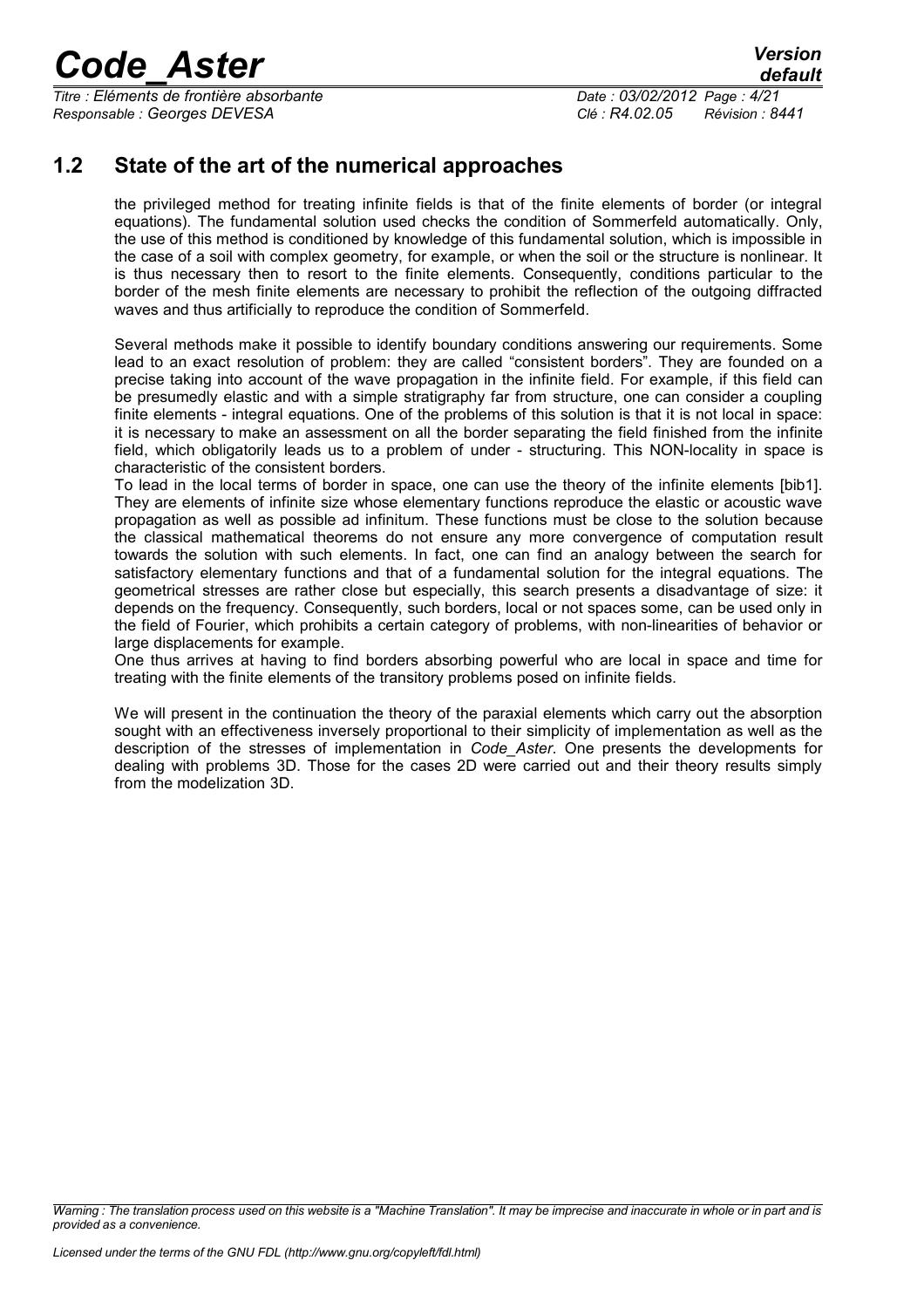*Titre : Eléments de frontière absorbante Date : 03/02/2012 Page : 5/21 Responsable : Georges DEVESA Clé : R4.02.05 Révision : 8441*

### **2 Theory of the paraxial elements**

<span id="page-4-1"></span>One presents in this part the principle of the paraxial approximation in the case of elastodynamic linear. Two theoretical approaches make it possible to determine the spirit and the practical application elastic paraxial elements: one owes the first in Cohen and Jennings [bib2] and the second with Modaressi [bib3]. The application of the theory of the paraxial elements to the fluid case will be made in the following part.

Subsequently, as presented on [Figure 1.1-a], one supposes that the border of the mesh of the soil is located in a field at the elastic behavior.

The approach of Modaressi established in *Code\_Aster* at the same time makes it possible to build absorbing borders and to introduce the incidental seismic field.

### **2.1 Spectral impedance of the border**

<span id="page-4-0"></span>to obtain the paraxial equation, we should initially determine the shape of the field of displacement diffracted in the vicinity of the border. For that, one leaves the equations 3D elastodynamic:

$$
\frac{\partial^2 \mathbf{u}}{\partial t^2} - \mathbf{E}_{11} c^2 \frac{\partial^2 \mathbf{u}}{\partial x'^2} - \mathbf{E}_{12} c^2 \frac{\partial^2 \mathbf{u}}{\partial x' \partial x_3} - \mathbf{E}_{22} c^2 \frac{\partial^2 \mathbf{u}}{\partial x_3^2} = 0
$$
  
With:  $\mathbf{u} = \begin{bmatrix} u' \\ u_3 \end{bmatrix}$   $\mathbf{E}_{11} = \frac{1}{c^2} \begin{bmatrix} c_p^2 & 0 \\ 0 & c_s^2 \end{bmatrix}$   $\mathbf{E}_{12} = \frac{1}{c^2} \begin{bmatrix} c_p^2 - c_s^2 \end{bmatrix} \begin{bmatrix} 0 & 1 \\ 1 & 0 \end{bmatrix}$   
 $\mathbf{E}_{22} = \frac{1}{c^2} \begin{bmatrix} c_s^2 & 0 \\ 0 & c_p^2 \end{bmatrix}$ 

The constant *c* , homogeneous at a velocity, is introduced to make certain quantities adimensional. The equations and their solutions are of course independent of this constant.

One and the *x '* calls *u'* directions and the component of displacement in the tangent plane and  $x_3$   $u_3$  according to  $e_3$ , the normal direction at the border.

One proceeds to two transforms of Fourier, one compared to time, the other compared to the variables of space in the plane at the border. One limits oneself to the case of a plane border and without corner:

The equations are written then:

$$
\left| c_p^2 - c_s^2 \right| \left[ -\xi' \cdot \hat{\mathbf{u}}' + i \frac{\partial \hat{\mathbf{u}}_3}{\partial x_3} \right] \xi' + c_s^2 \left[ -|\xi'|^2 + \frac{\partial^2}{\partial x_3^2} \right] \hat{\mathbf{u}}' + \omega^2 \hat{\mathbf{u}}' = 0
$$
  

$$
\left| c_p^2 - c_s^2 \right| \left[ -i \xi' \cdot \frac{\partial \hat{\mathbf{u}}'}{\partial x_3} + \frac{\partial^2 \hat{\mathbf{u}}_3}{\partial x_3^2} \right] + c_s^2 \left[ -|\xi'|^2 + \frac{\partial^2}{\partial x_3^2} \right] \hat{\mathbf{u}}_3 + \omega^2 \hat{\mathbf{u}}_3 \dot{\mathbf{c}} = 0
$$

where  $\hat{\bf u}$  and  $\hat{\bf u}_3$  the transforms of Fourier and  $\bf \xi'$  the vector of wave associated indicate with  $\it x'$  .

*Warning : The translation process used on this website is a "Machine Translation". It may be imprecise and inaccurate in whole or in part and is provided as a convenience.*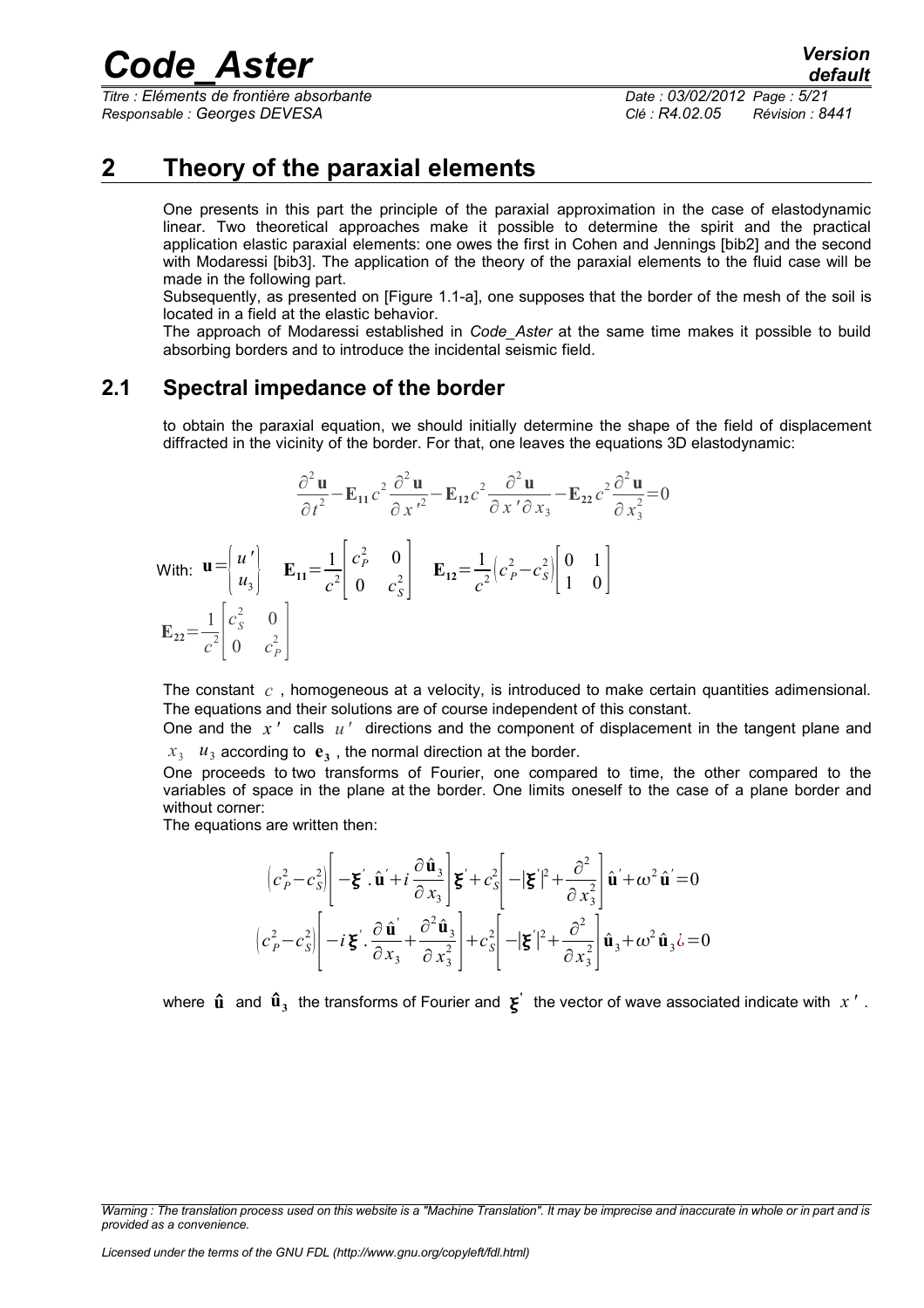*Titre : Eléments de frontière absorbante Date : 03/02/2012 Page : 6/21 Responsable : Georges DEVESA Clé : R4.02.05 Révision : 8441*

It is about a differential connection in  $x_3$  which one can solve by diagonalisant it. One from of deduced:

$$
\frac{(\hat{\mathbf{u}}' \wedge \mathbf{\xi}') \cdot \mathbf{e}_3}{|\mathbf{\xi}'|} = A \exp\left(-i \xi_s x_3\right)
$$
  

$$
\hat{\mathbf{u}}' \cdot \mathbf{\xi}' = |\mathbf{\xi}'| \left[A_P \exp\left(-i \xi_P x_3\right) + A_S \exp\left(-i \xi_S x_3\right)\right]
$$
  

$$
|\mathbf{\xi}'| \hat{\mathbf{u}}_3 = -A_P \xi_P \exp\left(-i \xi_P x_3\right) - A_S \xi_S \exp\left(-i \xi_S x_3\right)
$$
  
With: 
$$
\xi_P = \sqrt{\frac{\omega^2}{c_P^2} - |\mathbf{\xi}'|^2} \text{ and } \xi_S = \sqrt{\frac{\omega^2}{c_S^2} - |\mathbf{\xi}'|^2}
$$

to determine the constants  $A$  ,  $A_{S}$  et  $A_{P}$  , one supposes known  $\hat{\bm{\mathsf{u}}}(\bm{\xi}^{\,\prime\,},0)$  on the border of the finite elements field. One expresses them according to  $\hat{\textbf{u}}$  ' $\left(\textbf{\^{z}}$  ',0 $\right)\!=\!\hat{\textbf{u}}_0^{\prime}$  $\hat{\mathbf{u}}_3$ (**z**<sup>'</sup>,0)= $\hat{\mathbf{u}}_{30}$ .

One now will evaluate the vector forced on a facet of norm  $e_3$  in  $x_3=0$  , which will give us the impedance of the border. One subjects  $t \, | \, x^3, x^4$  the same transform of Fourier in space as for the equations of elastodynamic, so that:

$$
\hat{\mathbf{t}}\left(\mathbf{\xi}^{\prime},x_{3}\right)=\left[i\lambda\hat{\mathbf{u}}^{\prime}\cdot\mathbf{\xi}^{\prime}+\left(\lambda+2\,\mu\right)\frac{\partial\hat{\mathbf{u}}_{3}}{\partial x_{3}}\right]\mathbf{e}_{3}+\mu\left(\frac{\partial\hat{\mathbf{u}}^{\prime}}{\partial x_{3}}+i\,\hat{\mathbf{u}}_{3}\,\mathbf{x}^{\prime}\right)
$$

One wishes to free into cubes  $x_3=0$  terms containing from derivatives in  $x_3$ . The system obtained previously allows it to us according to  $\,{\hat u}_0^{\phantom{\dag}}\,$  $\hat{u}_{{\rm 30}}$  :

$$
\frac{\partial \hat{\mathbf{u}}_0'}{\partial x_3} \cdot \mathbf{\xi}' = i |\mathbf{\xi}'|^2 \hat{\mathbf{u}}_{30}
$$
\n
$$
\left( \frac{\partial \hat{\mathbf{u}}_0'}{\partial x_3} \wedge \mathbf{\xi}' \right) \cdot \mathbf{e}_3 = -i \xi_S \left( \hat{\mathbf{u}}_0' \wedge \mathbf{\xi}' \right) \cdot \mathbf{e}_3
$$
\n
$$
\frac{\partial \hat{\mathbf{u}}_{30}}{\partial x_3} = i \left[ -\xi_P \xi_S \frac{\hat{\mathbf{u}}_0' \cdot \mathbf{\xi}'}{|\mathbf{\xi}'|^2} + \left( \xi_P + \xi_S \right) \hat{\mathbf{u}}_{30} \right]
$$

One thus obtains the spectral impedance of the border:

$$
\mathbf{\hat{t}}_0 = a^0 \mathbf{e_3} + b^0 \mathbf{\xi}' + c^0 \mathbf{\xi}' \wedge \mathbf{e_3}
$$

where  $\,a^0\,,$ b $^0$ et $\,c^0\,$  are functions of  $\,|\boldsymbol{\xi}^{'}| \,$  and  $\,\omega \,$  which depend linearly on  $\,\hat{\boldsymbol{\mathsf{u}}}'_0$  $_{\rm 0}^{\rm '}$ et  $\mathbf{\hat{u}}_{\rm 30}$ 

One can then write:  $\mathbf{\hat{t}_0} = A(|\mathbf{\boldsymbol{\xi}}'|, \omega) \, \mathbf{\hat{u}_0}(\mathbf{\boldsymbol{\xi}}', \omega)$ 

where *A* the operator total spectral impedance indicates. One returns to physical space by two transforms of Fourier opposite.

*default*

*Warning : The translation process used on this website is a "Machine Translation". It may be imprecise and inaccurate in whole or in part and is provided as a convenience.*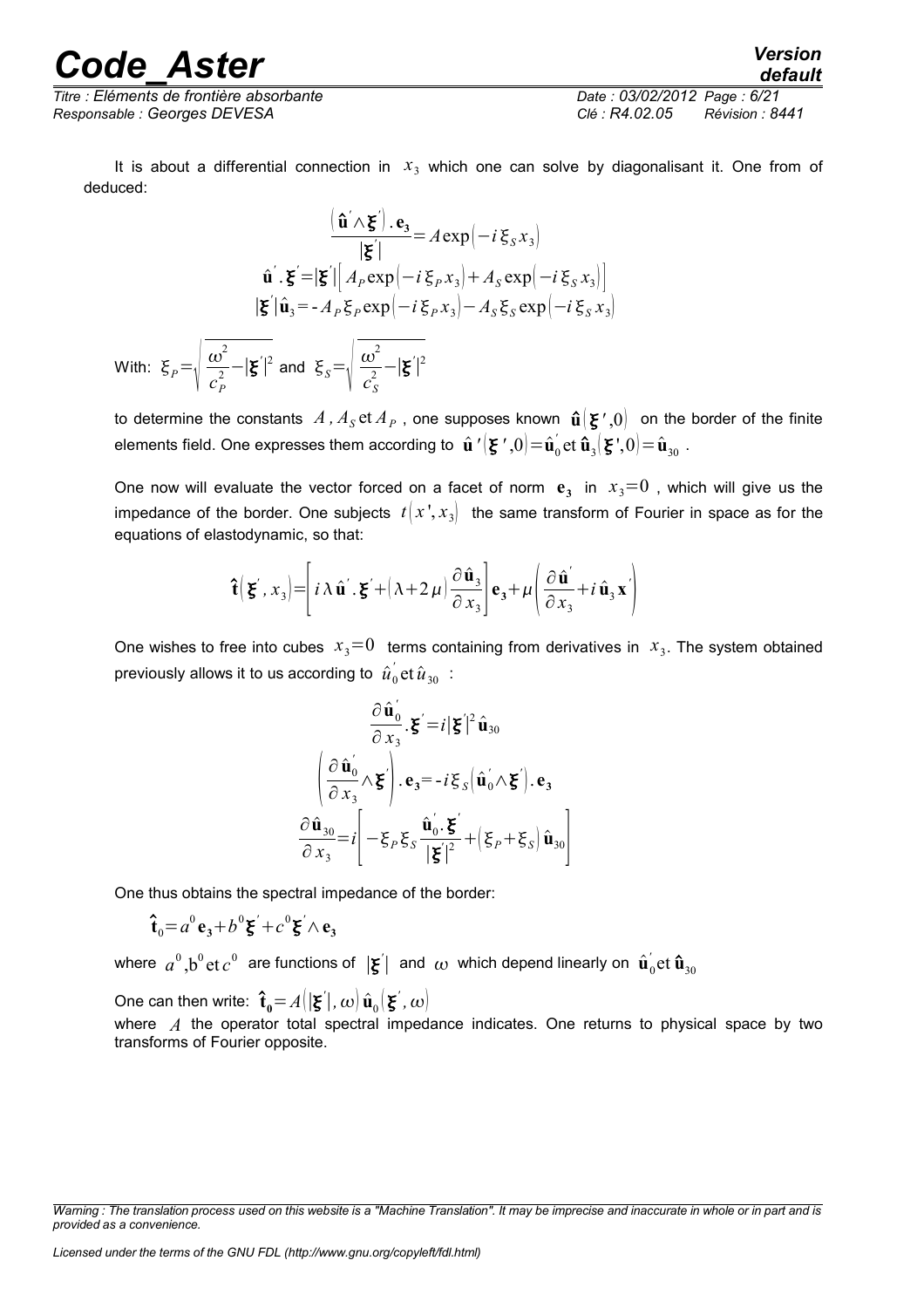*Titre : Eléments de frontière absorbante Date : 03/02/2012 Page : 7/21 Responsable : Georges DEVESA Clé : R4.02.05 Révision : 8441*

*default*

### **2.2 Paraxial approximation of the impedance**

<span id="page-6-0"></span>the spectral impedance calculated previously is local neither spaces some nor in time since it utilizes  $\mathbf{\hat{u}}_{\mathbf{0}}(\mathbf{\Sigma}', \mathbf{\omega})$  , transformed of Fourier of  $\mathbf{u}_{\mathbf{0}}(x^*,t)$  for all  $x$   $^{\prime}$  and all  $t$  .

The idea is then to develop  $\xi_{\rm p}$  and  $\xi_{\rm s}$  according to the powers of  $\frac{|\xi|}{|\xi|}$  $\omega$ . This approximation will be

good either high frequency, or for ∣ *'* ∣ small.

Let us examine the dependence in  $\ x_3$ , for example of  $\hat{\bf u}_3^-$  : one will have, for  $\,{\bf u}_3^{}[x^{'},x_3^{},t]\,$  terms of the form:  $\exp\left[i\left(\xi' x' + \omega t - \xi_p x_3\right)\right]$ 

With the development of  $\mathcal{E}_P$ :  $\mathcal{E}_P\!=\!\frac{\omega}{e}$  $\frac{\infty}{c_p}$   $1-\left(-\frac{\infty}{c_p}\right)$ *cP* ∣ *'* ∣  $\overline{\omega}$ 2  $+...$ 

It is shown that for  $|\xi'|$  small, one will have waves being propagated according to directions close to the norm  $e_3$  at the border, because the exponential one is written:

$$
\exp\left\{i\omega\left[\left(t-\frac{x_3}{c_p}\right)+i\omega\left(\frac{|\xi|}{\omega}\right)\right]\right\}
$$

Consequently, with an asymptotic development of  $|\xi_{\rm p}|$  and  $|\xi_{\rm S}|$ , while multiplying by a power suitable  $w$  to remove this quantity with the denominator, one obtains:

$$
A_0(\mathbf{\xi}',\omega)\,\hat{\mathbf{t}}_0 = A_1(\mathbf{\xi}',\omega)\,\hat{\mathbf{u}}_0
$$

where  $\,A_0\,$  and  $\,A_1\,$  are polynomial functions in  $\, {\bf g}^\prime\,$  and  $\, \omega$  .

Maybe, after the two transforms of Fourier opposite:

$$
A_0\left(\frac{\partial}{\partial x'}, \frac{\partial}{\partial t}\right) \mathbf{t}_0 = A_1\left(\frac{\partial}{\partial x'}, \frac{\partial}{\partial t}\right) \mathbf{u}_0
$$

One thus obtains the final form of the approximate transitory local impedance according to the last term in <u>│ξ<sup>ˈ</sup>│</u>  $\omega$ selected. One can find the computation detailed of  $A_i$  in [bib5]. For example, for order 0:

$$
\mathbf{t}_0 = \rho c_P \frac{\partial u_3}{\partial t} \mathbf{e}_3 + \rho c_S \frac{\partial \mathbf{u}'}{\partial t}
$$

This corresponds to viscous dampers distributed along the border of the finite elements field.

*Warning : The translation process used on this website is a "Machine Translation". It may be imprecise and inaccurate in whole or in part and is provided as a convenience.*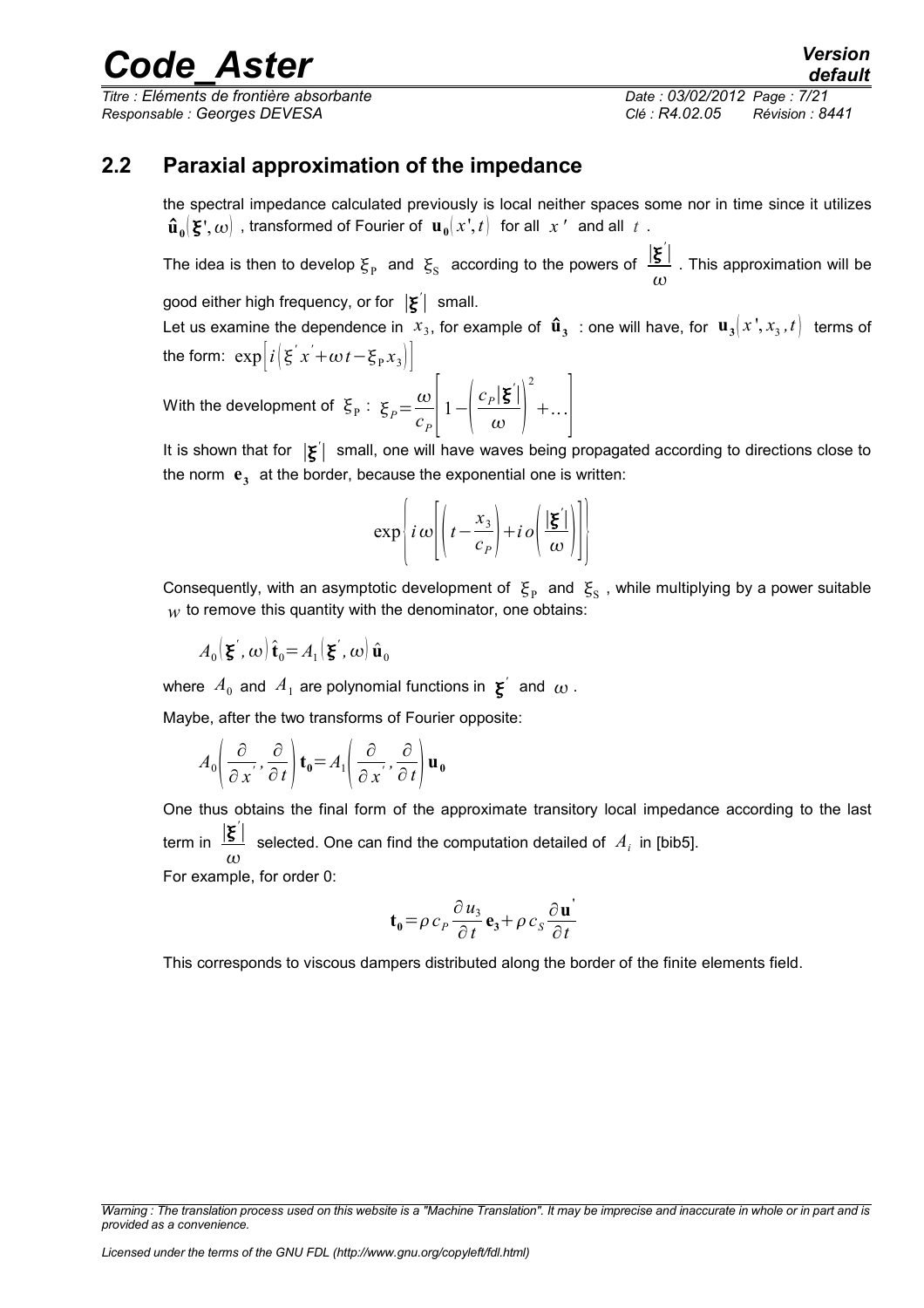*Responsable : Georges DEVESA Clé : R4.02.05 Révision : 8441*

*Titre : Eléments de frontière absorbante Date : 03/02/2012 Page : 8/21*

With order 1:

$$
\frac{\partial \mathbf{t}_0}{\partial t} = \rho c_p \frac{\partial^2 \mathbf{u}_3}{\partial t^2} \mathbf{e}_3 + \rho c_s \frac{\partial^2 \mathbf{u}'}{\partial t^2} + \rho c_s \left[ \left( 2c_s - c_p \right) \frac{\partial^2 \mathbf{u}_3}{\partial x \partial t} \mathbf{e}_3 + \left( c_p - 2c_s \right) \frac{\partial^2 \mathbf{u}'}{\partial x \partial t} \right] + \rho c_p^2 \left( c_s - \frac{c_p}{2} \right) \frac{\partial^2 \mathbf{u}_3}{\partial x^2} + \rho c_s^2 \left( c_p - \frac{c_s}{2} \right) \frac{\partial^2 \mathbf{u}'}{\partial x^2}
$$

One sees appearing derivative compared to the time of the vector forced. In the digital processing, it will be necessary to resort to an integration of this term on the elements of the border. To conclude, it will be retained that the paraxial approximation led to a transitory local impedance

utilizing only derivatives in time and in the tangent plane at the border. In way symbolic system, one writes:

$$
\mathbf{t_0} = A_0 \left( \frac{\partial \mathbf{u}}{\partial t} \right)
$$
l'ordre 0  

$$
\frac{\partial \mathbf{t_0}}{\partial t} = A_1 \left( \frac{\partial^2 \mathbf{u}}{\partial t^2}, \frac{\partial \mathbf{u}}{\partial t}, \mathbf{u} \right)
$$
 *à* l'ordre 1

### **2.3 Taken into account of the incidental seismic field**

<span id="page-7-0"></span>It is pointed out that the behavior of the soil is supposed to be elastic at least in the vicinity of the border. Ad infinitum, the total field  $u$  must be equal to the incidental field  $\mathbf{u}_i$  (one of the consequences of the condition of radiation of Sommerfeld). One thus introduces the field diffracted **ur** such as:

$$
\mathbf{u} = \mathbf{u}_i + \mathbf{u}_r
$$
  
 
$$
\lim_{x \to +\infty} \mathbf{u}_r = 0
$$

At the border of the mesh finite elements, one writes the condition of absorption for the field diffracted:

$$
\mathbf{t}_{0}(\mathbf{u}_{r}) = A_{0} \left( \frac{\partial \mathbf{u}_{r}}{\partial t} \right) \text{ with order 0}
$$

$$
\frac{\partial \mathbf{t}_{0}}{\partial t}(\mathbf{u}_{r}) = A_{1} \left( \frac{\partial^{2} \mathbf{u}_{r}}{\partial t^{2}}, \frac{\partial \mathbf{u}_{r}}{\partial t}, \mathbf{u}_{r} \right) \text{ order 1 One}
$$

formulates from of deduced the total vector forced on the border from the mesh finite elements:

$$
\mathbf{t}_0(\mathbf{u}) = \mathbf{t}_0(\mathbf{u_i}) + \mathbf{t}_0(\mathbf{u_r}) = \mathbf{t}_0(\mathbf{u_i}) + A_0 \left(\frac{\partial \mathbf{u}}{\partial t}\right) - A_0 \left(\frac{\partial \mathbf{u_i}}{\partial t}\right)
$$
 with order 0

*Licensed under the terms of the GNU FDL (http://www.gnu.org/copyleft/fdl.html)*

*Warning : The translation process used on this website is a "Machine Translation". It may be imprecise and inaccurate in whole or in part and is provided as a convenience.*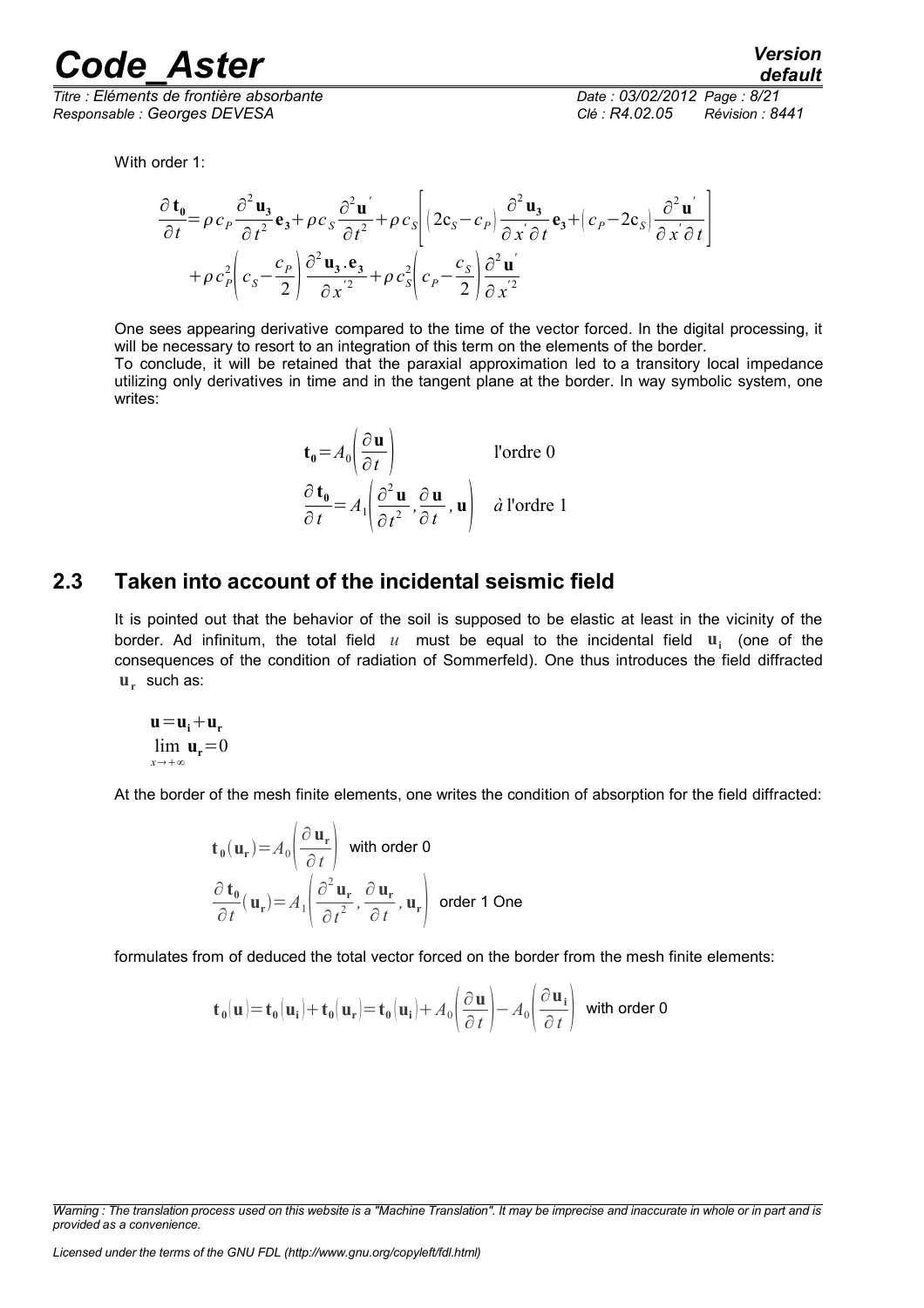*Code*<br>*Cléments de frontière absorbante*<br>*Cléments de frontière absorbante Titre : Eléments de frontière absorbante Date : 03/02/2012 Page : 9/21*

*Responsable : Georges DEVESA Clé : R4.02.05 Révision : 8441*

$$
\rho \int_{\Omega} \frac{\partial^2 \mathbf{u}}{\partial t^2} \mathbf{v} + \int_{\Omega} \boldsymbol{\sigma}(\mathbf{u}) : \boldsymbol{\varepsilon}(\mathbf{v}) - \int_{S} A_0 \left( \frac{\partial \mathbf{u}}{\partial t} \right) \mathbf{v} = \int_{S} \left[ \mathbf{t}(\mathbf{u}_i) - A_0 \left( \frac{\partial \mathbf{u}_i}{\partial t} \right) \right] \mathbf{v}
$$

For any kinematically admissible **v** field

For order 1, one preserves the classical formulation:

$$
\rho \int_{\Omega} \frac{\partial^2 \mathbf{u}}{\partial t^2} v + \int_{\Omega} \boldsymbol{\sigma}(u) \cdot \boldsymbol{\varepsilon}(v) - \int_{S} t(\mathbf{u}) v = 0
$$

where  $\mathbf{t} \cdot \mathbf{u}$  the law of following evolution follows:

$$
\frac{\partial \mathbf{t}(\mathbf{u})}{\partial t} = \frac{\partial \mathbf{t}(\mathbf{u_i})}{\partial t} + A_1 \left( \frac{\partial^2 \mathbf{u}}{\partial t^2}, \frac{\partial \mathbf{u}}{\partial t}, \mathbf{u} \right) - A_1 \left( \frac{\partial^2 \mathbf{u_i}}{\partial t^2}, \frac{\partial \mathbf{u_i}}{\partial t}, \mathbf{u_i} \right)
$$

The request due to the incidental field appears explicitly in the case of order 0, but it is contained in the law of evolution of  $t(u)$  for order 1.

### **3 Anechoic fluid elements out of transient**

<span id="page-8-2"></span>This part presents the main part of the general stresses of implementation of anechoic fluid elements of border absorbents with the paraxial approximation of order 0 in *Code\_Aster*. For reasons of simplicity related to the handling of scalar quantities such as the pressure or the potential of displacement, in opposition to the vector quantities like displacement, one is interested initially in the fluid elements.

#### **3.1 Standard formulation**

<span id="page-8-1"></span>One takes again here the reasoning of Modaressi by adapting it to an acoustic fluid field. Initially, one is interested in the only data of the quantity pressure in this fluid. One will then reconsider this modelization to adapt to the stresses of *Code\_Aster*, by underlining the adjustments to be made.

That is to say thus following configuration, by taking again conventions of the preceding part in the vicinity of the border:



the definition of a local coordinate system on the level of the element makes it possible to bring back for us systematically in such a situation.

#### **3.1.1 Formulation finite elements**

<span id="page-8-0"></span>the pressure  $p$  checks the equation of Helmholtz in all the field  $\Omega$  modelled with the finite elements, which gives, for any virtual field of pressure *q* :

*Warning : The translation process used on this website is a "Machine Translation". It may be imprecise and inaccurate in whole or in part and is provided as a convenience.*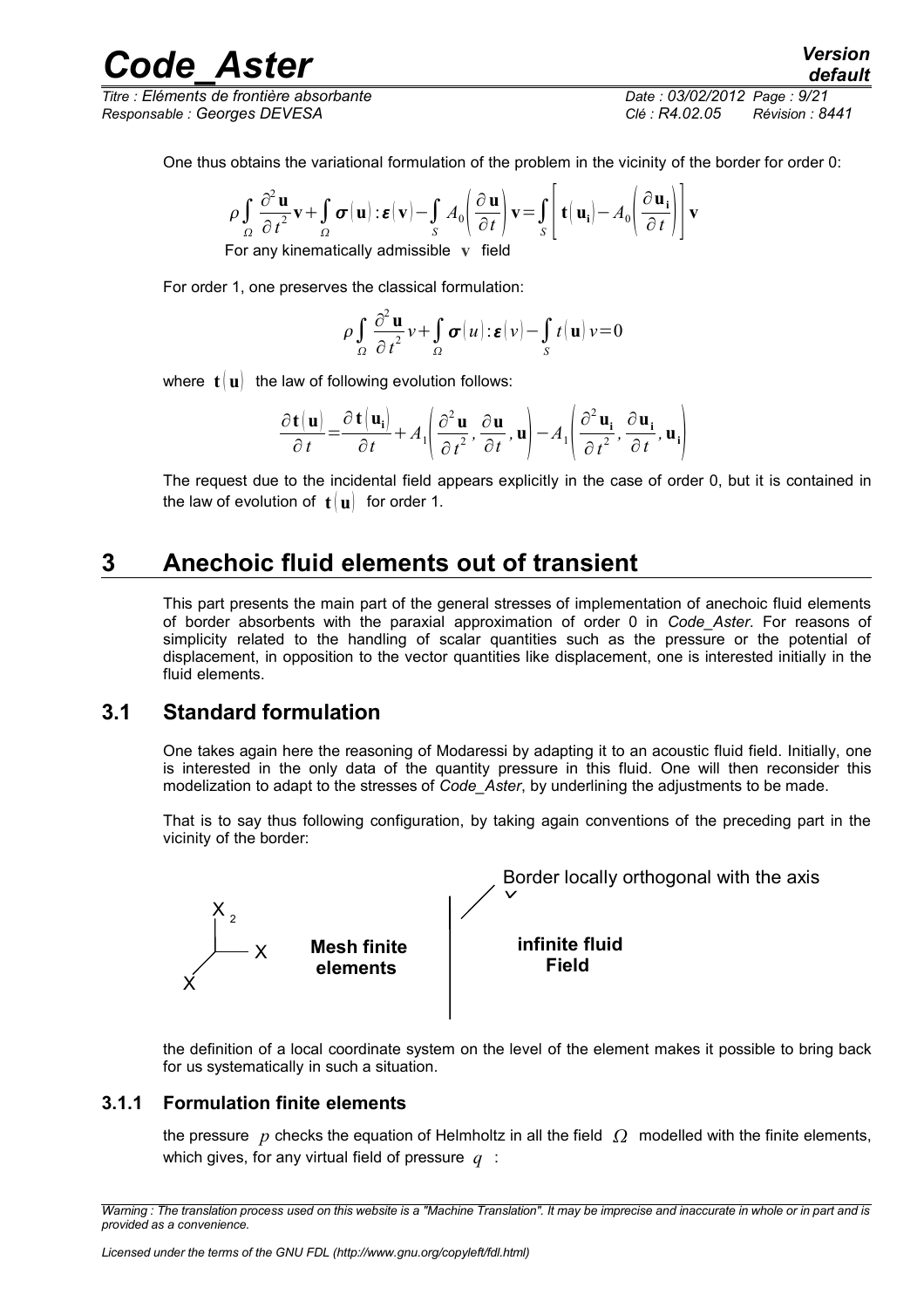*Titre : Eléments de frontière absorbante Date : 03/02/2012 Page : 10/21 Responsable : Georges DEVESA Clé : R4.02.05 Révision : 8441*

*default*

$$
-\int_{\Omega} \nabla p \cdot \nabla q - \frac{1}{c^2} \frac{\partial^2}{\partial t^2} \int_{\Omega} p q + \int_{\Sigma} \frac{\partial p}{\partial n} q = 0
$$

 $\Sigma$  represent the border of the field  $\Omega$ .

The quantity to be estimated on  $\Sigma$  thanks to the paraxial approximation is here ∂ *p*  $rac{\sigma P}{\partial n}$ .

#### **3.1.2 Paraxial approximation**

<span id="page-9-0"></span>In the configuration suggested, the term  $\frac{\partial p}{\partial x}$  $\frac{\partial \; p}{\partial \; n} \;$  corresponds to  $\; \frac{\partial \; p}{\partial \, x_3} \;$  $\frac{1}{\partial x_3}$ .

Let us consider a harmonic plane wave consequently being propagated in the fluid:

$$
p = A \exp [i (k_1 x_1 + k_2 x_2 + k_3 x_3 - \omega t)]
$$

While replacing in the equation of Helmholtz, one obtains:

$$
k_3 = \frac{\omega}{c} \sqrt{1 - \frac{c^2}{\omega^2} \left(k_1^2 + k_2^2\right)}
$$

One obtains the following development then, for high frequencies ( $\omega$ ) large) or in the vicinity of the border ( $k_1$  and  $k_2$  small):

$$
k_3 = \frac{\omega}{c} \left( 1 - \frac{c^2}{2\omega^2} \left( k_1^2 + k_2^2 \right) \right)
$$

Maybe, while multiplying by  $\omega$  making disappear this quantity with the denominator and after a transform from Fourier reverses in space and time:

$$
\frac{\partial^2 p}{\partial x_3 \partial t} = -\frac{1}{c} \frac{\partial^2 p}{\partial t^2} + \frac{1}{2} c \left( \frac{\partial^2 p}{\partial x_1^2} + \frac{\partial^2 p}{\partial x_2^2} \right)
$$

As had presented it Modaressi, this equation utilizes the derivative compared to the time of the surface term. In the frame of this part, one is interested only at the end of order 0, that is to say, after an integration in time, which makes disappear the awkward derivative:

$$
\frac{\partial p}{\partial x_3} = -\frac{1}{c} \frac{\partial p}{\partial t}
$$
 or more generally:  $\frac{\partial p}{\partial n} = -\frac{1}{c} \frac{\partial p}{\partial t}$ 

It is this relation of impedance which we will discretize on the border of the finite elements field.

*Warning : The translation process used on this website is a "Machine Translation". It may be imprecise and inaccurate in whole or in part and is provided as a convenience.*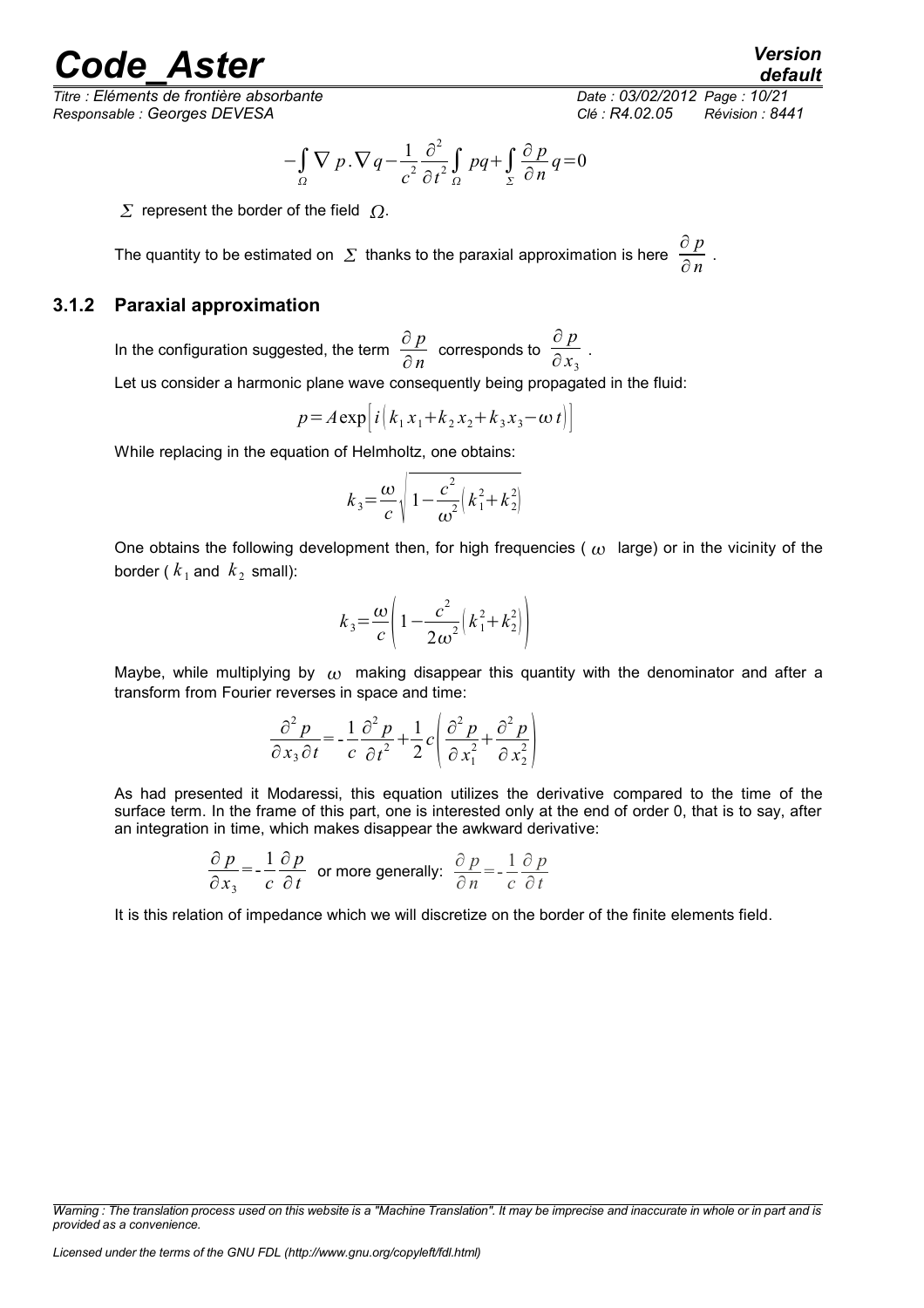*Titre : Eléments de frontière absorbante Date : 03/02/2012 Page : 11/21 Responsable : Georges DEVESA Clé : R4.02.05 Révision : 8441*

#### **Note:**

:

*Taking into account the disappearance of the term of order 1 in the development of the square root, the minimal order of approximation for the paraxial fluids is in fact 1 and not 0. We will preserve the name of elements of order 0 for coherence with solid. However, one speaks about fluid elements of order 2 at the time to consider elements of a strictly positive nature.*

### **3.2 Impedance of the vibro-acoustic elements in** *Code\_Aster*

<span id="page-10-1"></span>*Code\_Aster* has vibro-acoustic elements. One recalls in this paragraph the choices of formulation made at the time of their implementation. One is inspired to present existing it of the documentation of reference of *Code\_Aster* [bib6].

#### **3.2.1 Limits of the formulation out of p**

<span id="page-10-0"></span>In the frame of the interaction fluid-structure in harmonic, the formulation in pressure only of the acoustic fluid led to asymmetric matrixes. Indeed, the total system is expressed, in variational form, in the following way:

$$
\int_{\Omega_s} \mathbf{C}_{ijkl} \cdot \mathbf{u}_{k,l} \mathbf{v}_{i,j} - \omega^2 \int_{\Omega_s} \rho_s \mathbf{u}_i \mathbf{v}_i - \int_{\Sigma} p \mathbf{v}_i \cdot \mathbf{n}_i = 0 \text{ for structure}
$$
  

$$
\frac{1}{\rho_f \omega^2} \int_{\Omega_f} \nabla p \cdot \nabla q - k^2 \int_{\Omega_f} pq - \int_{\Sigma} \mathbf{u}_i \cdot \mathbf{n}_i q = 0 \text{ for the fluid}
$$

with  $k=\frac{\omega}{\sqrt{2}}$  $\frac{\infty}{c}$ , wave number for the fluid,  $v$  and  $q$  two virtual fields in structure and the fluid respectively.

After discretization by finite elements, one obtains the following matric system:

$$
\begin{bmatrix} \mathbf{K} & -\mathbf{C} \\ 0 & \mathbf{H} \end{bmatrix} \begin{bmatrix} u \\ p \end{bmatrix} - \omega^2 \begin{bmatrix} \mathbf{M} & 0 \\ \rho_f \mathbf{C}^T & \frac{\mathbf{Q}}{c^2} \end{bmatrix} \begin{bmatrix} u \\ p \end{bmatrix} = 0
$$

where  $\boldsymbol{K}$  and  $\boldsymbol{M}$  are the stiffness matrixes and of mass of structure

**H** and **Q** are the fluid matrixes obtained respectively starting from the bilinear forms:  $\int \nabla p \cdot \nabla q$  and  $\int pq$  *f f*

 $\mathbf C$  is the matrix of coupling obtained from the bilinear form:  $\int\limits_{\Sigma}$  $p$ **u**<sub>i</sub>.**n**<sub>i</sub>

The asymmetric character of this system does not make it possible to use the algorithm of classics resolution of *Code\_Aster*. This justifies the introduction of an additional variable into the description of the fluid.

*Warning : The translation process used on this website is a "Machine Translation". It may be imprecise and inaccurate in whole or in part and is provided as a convenience.*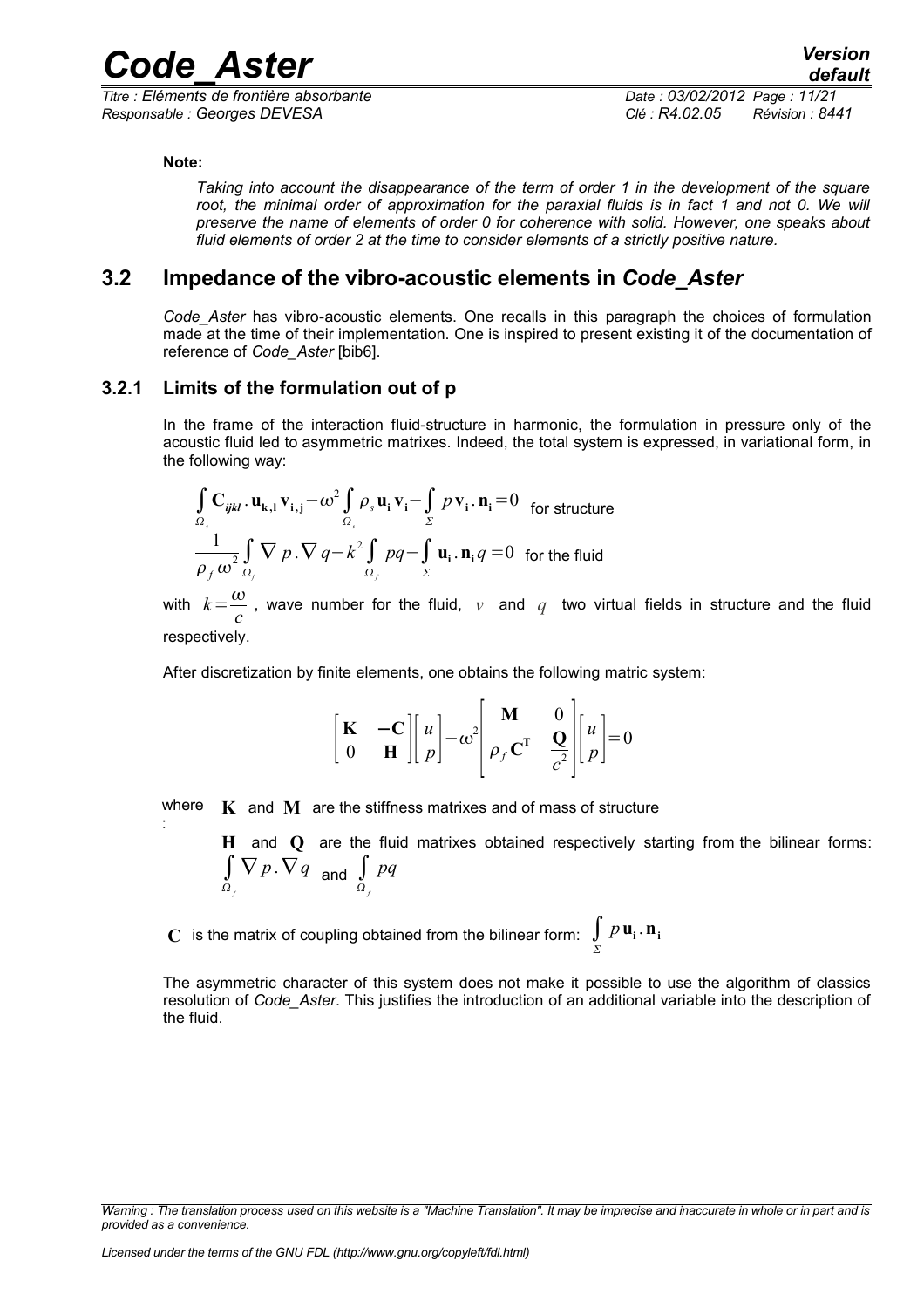*Titre : Eléments de frontière absorbante Date : 03/02/2012 Page : 12/21 Responsable : Georges DEVESA Clé : R4.02.05 Révision : 8441*

*default*

#### **3.2.2 Symmetric formulation out of p and phi**

<span id="page-11-1"></span>the new introduced quantity is the potential of displacements  $\phi$ , such as  $x = \nabla \phi$ . According to [bib6], one obtains the new variational form of the system coupled fluid-structure:

$$
\int_{\Omega_s} \mathbf{C}_{ijkl} \cdot \mathbf{u}_{k,l} \mathbf{v}_{i,j} - \omega^2 \int_{\Omega_s} \rho_s \mathbf{u}_i \mathbf{v}_i - \rho_f \omega^2 \int_{\Sigma} \phi \, p \, \mathbf{v}_i \cdot \mathbf{n}_i = 0 \quad \text{for structure}
$$
\n
$$
\frac{1}{\rho_f c^2} \int_{\Omega_f} pq - \rho_f \omega^2 \left[ \frac{1}{\rho_f c^2} \int_{\Omega_f} (\phi \, q + p \, \psi) - \int_{\Omega_f} \nabla \phi \cdot \nabla \, \psi + \int_{S} \psi \, \mathbf{u}_i \, \mathbf{n}_i \right] = 0 \quad \text{for the fluid}
$$

With:  $p\!=\!\rho_{\scriptscriptstyle f} \omega^2 f\;$  in the fluid and  $\,\psi\,$  a field of potential of virtual displacement

This leads us to the symmetric matric system:

$$
\begin{bmatrix}\n\mathbf{K} & 0 & 0 \\
0 & \frac{\mathbf{M}_{\mathrm{f}}}{\rho_{\mathrm{f}}c^2} & 0 \\
0 & 0 & 0\n\end{bmatrix}\n\begin{bmatrix}\nu \\ p \\ \phi \end{bmatrix} - \omega^2\n\begin{bmatrix}\n\mathbf{M} & 0 & \rho_{\mathrm{f}}\mathbf{M}_{\mathrm{z}} \\
0 & 0 & \frac{\mathbf{M}_{\mathrm{f}}}{c^2} \\
\rho_{\mathrm{f}}\mathbf{M}_{\mathrm{z}}^{\mathrm{T}} & \frac{\mathbf{M}_{\mathrm{f}}^{\mathrm{T}}}{c^2} & \rho_{\mathrm{f}}H\n\end{bmatrix}\n\begin{bmatrix}\nu \\ p \\ \phi \end{bmatrix} = 0
$$

where: **K** and **M** are the stiffness matrixes and of mass of structure

 $\mathbf{M}_{\mathcal{\Sigma}}$  is the matrix of coupling obtained from the bilinear form  $\int\limits_{\Sigma}$  $\phi$  **u**<sub>i</sub> **n**<sub>i</sub>

 $\mathbf{M_f}$ ,  $\mathbf{M_{\hat{fl}}}$  and  $\mathbf{H}$  are the fluid matrixes obtained starting from the bilinear forms:  $\int\limits_{\Omega_f}$ *pq* , ∫ *f pq* (or ∫ *f*  $\phi$ <sup>*q*</sup> ) and  $\int$  *f*  $\nabla\phi$  .  $\nabla\psi$ 

#### **3.2.3 Imposition of an impedance with the formulation out of p and phi**

<span id="page-11-0"></span>Generally, a relation of impedance at the border of the fluid is expressed as follows:

*p*=*Z* **v**.**n**

whe re: *Z* is the outgoing normal

**v n** velocity of the fluid particles One is the imposed

impedance from of deduced, according to the constitutive law of the fluid, which connects the pressure to the displacement of the fluid particles for an acoustic fluid  $\ \nabla \, p - \rho_{f} \frac{\partial^2 u}{\partial x^2}$  $\frac{\partial u}{\partial t^2} = 0$  :

$$
\frac{\rho_f}{Z} \frac{\partial p}{\partial t} = \frac{\partial p}{\partial n}
$$

*Warning : The translation process used on this website is a "Machine Translation". It may be imprecise and inaccurate in whole or in part and is provided as a convenience.*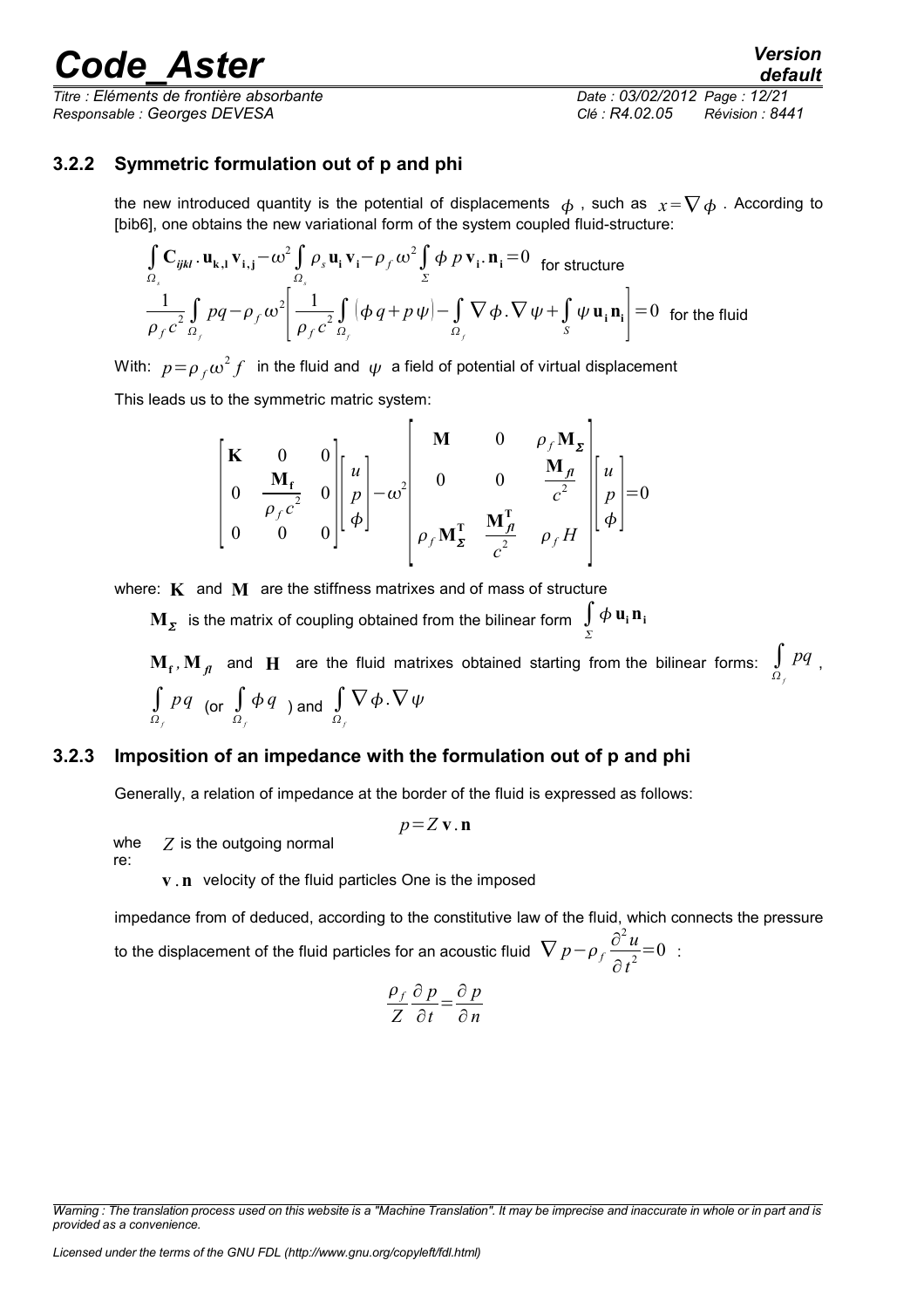*Titre : Eléments de frontière absorbante Date : 03/02/2012 Page : 13/21 Responsable : Georges DEVESA Clé : R4.02.05 Révision : 8441*

*default*

The discretization of such an equation leads to an asymmetric term in a formulation in  $p$  and  $\phi$ . One prefers to formulate the condition compared to the potential of displacement, that is to say:

$$
\nabla \phi + \frac{\rho_f}{Z} \frac{\partial \phi}{\partial t} = 0
$$

One obtains then like statement for the term of edge associated with the relation with impedance:

$$
\rho_f \frac{\partial^2}{\partial t^2} \int\limits_{\Sigma} \phi \frac{\partial \psi}{\partial n} = \frac{\partial^3}{\partial t^3} \int\limits_{\Sigma} \frac{\rho_f^2}{Z} \phi \psi
$$

One then notes the appearance (somewhat artificial) of a term in derived third compared to time. In harmonic, which is the privileged scope of application of the vibro-acoustic elements in *Code\_Aster*, that does not pose a problem. One treats a term in  $\,\omega^3\,$  without difficulty. For transient computation, rather than to introduce an approximation of a derivative third into the diagram of Newmark implemented in the operators of direct integration in dynamics in *Code\_Aster* DYNA\_LINE\_TRAN  $[U4.53.02]$  and DYNA\_NON\_LINE  $[U4.53.01]$ , one prefers to operate a simple correction of the second member, which returns in fact to consider the impedance explicitly. The stability conditions of the diagram of Newmark are not rigorously any more the same ones, but the experiment showed us that it is simple to arrive at convergence starting from the old conditions.

This choice of an explicit correction of the second member will be also justified at the time of the implementation of paraxial elements of order 1, which it makes easier definitely.

#### **3.2.4 Detailed formulation**

<span id="page-12-0"></span>One proposes here the precise formulation for an acoustic fluid modelled on a field  $\Omega$  with an anechoic condition on part  $|\Sigma_a|$  of the border  $|\Sigma|$  of the field. Apart from that, one breaks up the border into a free surface and a part in contact with a rigid solid. The introduction of requests external or the presence of an elastic structure is modelled easily by the current methods. The volume elements and of surface are formulated in  $p$  and  $\phi$ .

The equations in the fluid are:

$$
\rho_f \Delta \phi + \frac{1}{c^2} p = 0 \text{ in volume } \Omega
$$
 3.2.4-1

$$
p = \rho_f \frac{\partial^2 \phi}{\partial t^2}
$$
 in volume  $\Omega$  3.2.4-2

 $p=0$  on surface libreéq  $3.2.4-3$ 

$$
\frac{\partial \phi}{\partial n} = 0
$$
 on the wall rigideéq

$$
\frac{\partial p}{\partial n} = -\frac{1}{c} \frac{\partial p}{\partial t}
$$
 on the part of the border with condition anéchoïqueég 3.2.4-5

*Warning : The translation process used on this website is a "Machine Translation". It may be imprecise and inaccurate in whole or in part and is provided as a convenience.*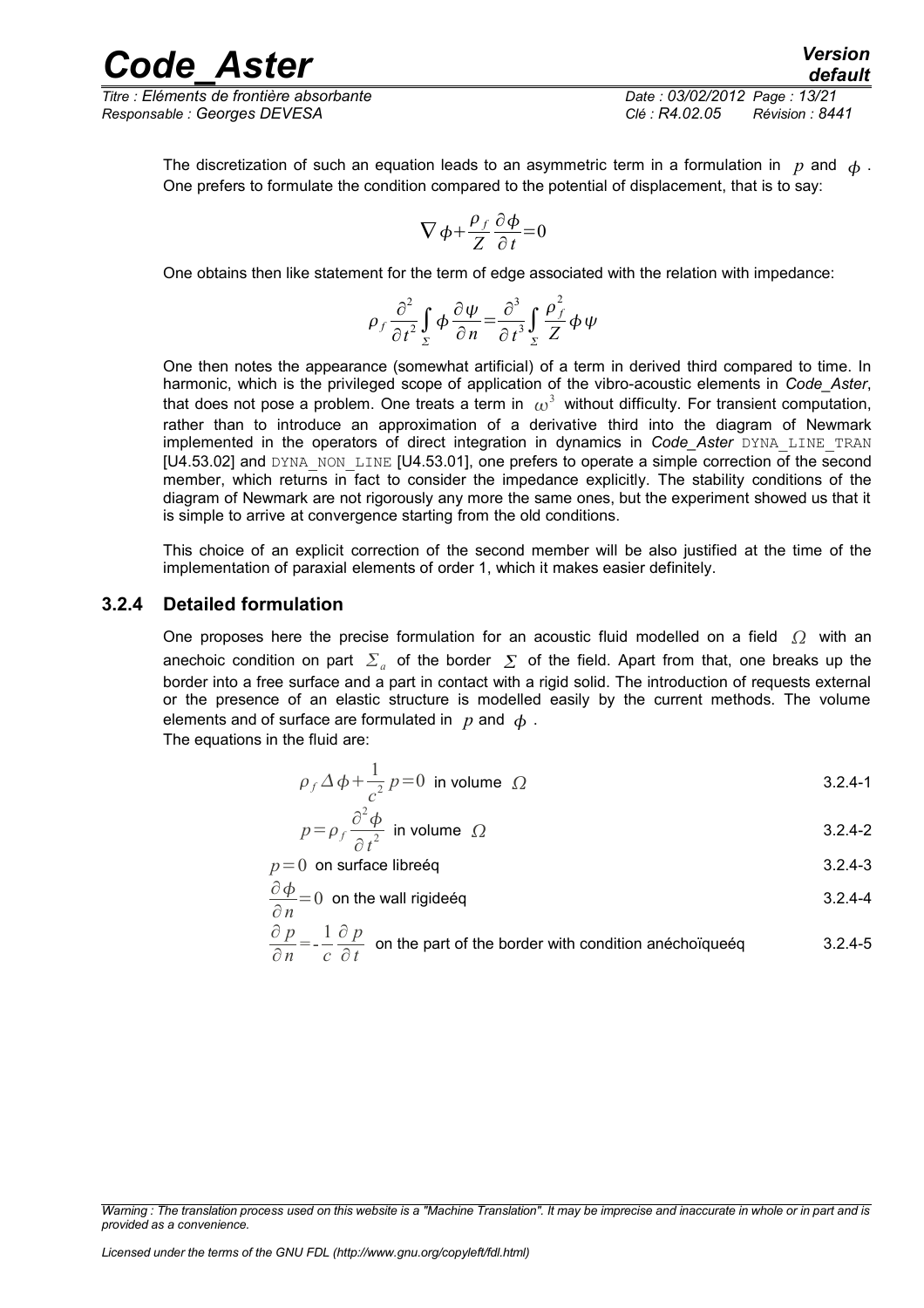*Titre : Eléments de frontière absorbante Date : 03/02/2012 Page : 14/21 Responsable : Georges DEVESA Clé : R4.02.05 Révision : 8441*

*default*

One multiplies the equation [éq 3.2.4-1] by a field of virtual potential  $y$  and one integrates in  $\Omega$ :

$$
\int_{\Omega_f} \left[ \frac{1}{c^2} p \psi + \rho_f \frac{\partial^2}{\partial t^2} (\nabla \phi \cdot \nabla \psi) \right] + \int_{\Sigma} \psi \rho_f \frac{\partial^2}{\partial t^2} \left( \frac{\partial \phi}{\partial n} \right) = 0
$$
 according to the formula of Green

Is, with the boundary conditions on  $\Sigma$  and the equation [éq 3.2.4-2]:

$$
\int_{\Omega_f} \left[ \frac{1}{c^2} p \psi + \rho_f \frac{\partial^2}{\partial t^2} (\nabla \phi \cdot \nabla \psi) \right] + \int_{\Sigma} \psi \rho_f \frac{\partial p}{\partial n} = 0
$$

One can consequently apply the condition of impedance formulated in pressure:

$$
\int_{\Sigma_a} \psi \rho_f \frac{\partial p}{\partial n} = -\frac{1}{c} \int_{\Sigma_a} \psi \rho_f \frac{\partial p}{\partial t}
$$

Moreover, to arrive to a symmetric formulation of the terms of volume, one multiplies the equation [éq 3.2.4-2] by a virtual field of pressure  $q$  and one integrates in  $\Omega$ :

$$
\int_{\Omega_f} \frac{pq}{\rho_f c^2} - \frac{\partial^2}{\partial t^2} \int_{\Omega_f} \frac{\phi q}{c^2} = 0
$$

By adding the two variational equations, one obtains:

$$
\frac{1}{\rho_f c^2} \int_{\Omega_f} p q + \rho_f \frac{\partial^2}{\partial t^2} \left[ \frac{1}{\rho_f c^2} \int_{\Omega_f} (\phi q + p \psi) - \int_{\Omega_f} \nabla \phi \cdot \nabla \psi \right] - \frac{1}{c} \int_{\Sigma_a} \psi \rho_f \frac{\partial p}{\partial t} = 0
$$

Matriciellement:

$$
\begin{bmatrix} \mathbf{M}_{\mathbf{f}} & 0 \\ 0 & 0 \end{bmatrix} \begin{bmatrix} p \\ \phi \end{bmatrix} - \frac{1}{c} \begin{bmatrix} 0 & \mathbf{A} \\ 0 & 0 \end{bmatrix} \begin{bmatrix} p \\ \dot{\phi} \end{bmatrix} + \begin{bmatrix} 0 & \frac{\mathbf{M}_{\mathbf{f}}}{c^{2}} \\ \frac{\mathbf{M}_{\mathbf{f}}^{\mathbf{T}}}{c^{2}} & \rho_{f} \mathbf{H} \end{bmatrix} \begin{bmatrix} \ddot{p} \\ \ddot{\phi} \end{bmatrix} = 0
$$

where the submatrices  $\mathbf{M_f}$  ,  $\mathbf{M_{\textit{fl}}}$  and  $\mathbf{H}$  discretize the same bilinear forms as previously. The submatrix  $\mathbf A$  discretizes the term  $\int$  $\sum_{a}$  $\psi \rho_f \frac{\partial p}{\partial t}$ ∂*t* . The damping matrix obtained is not symmetric, as one had predicted higher. This is why one rejects this term with the second member.

*Warning : The translation process used on this website is a "Machine Translation". It may be imprecise and inaccurate in whole or in part and is provided as a convenience.*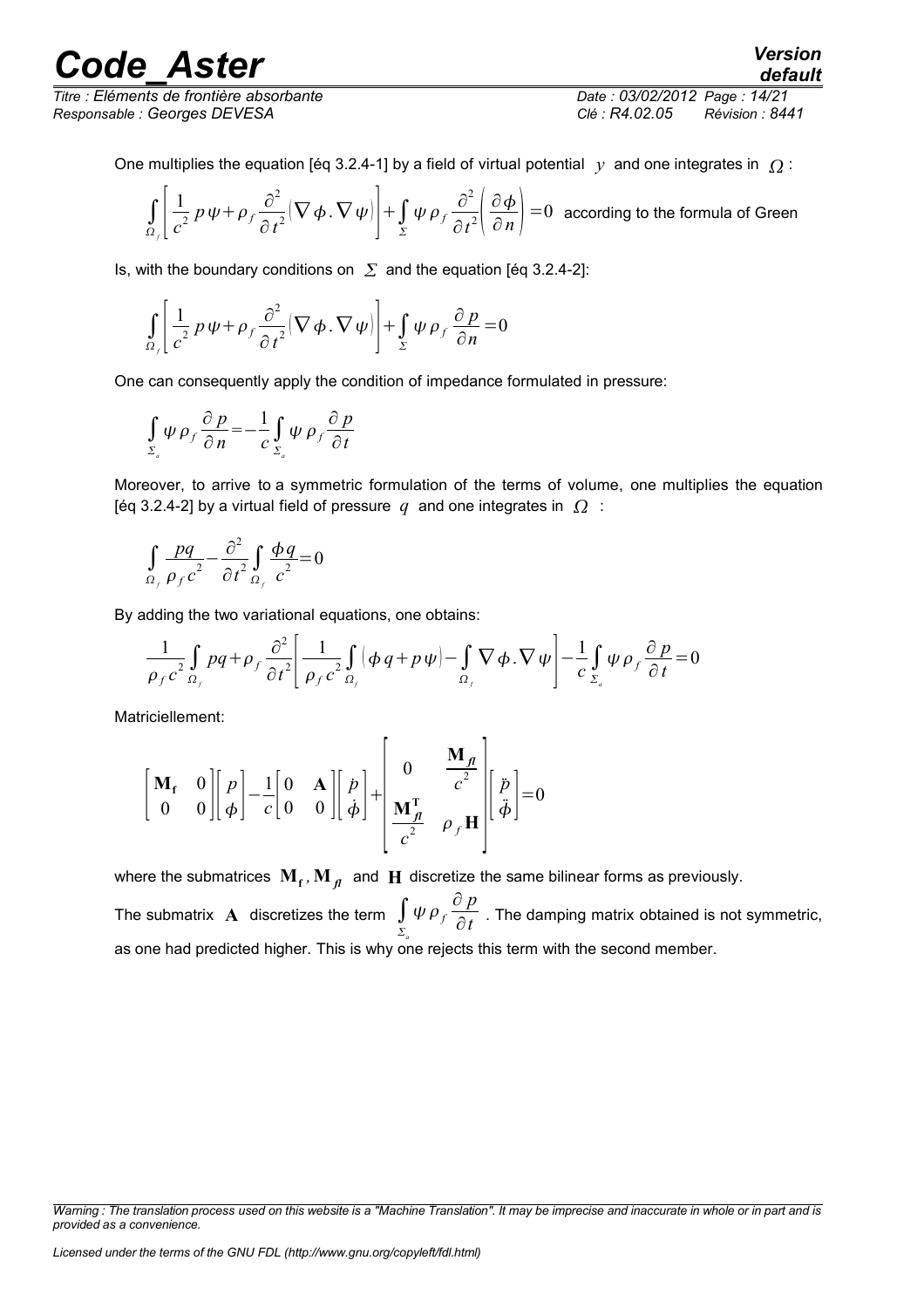*Titre : Eléments de frontière absorbante Date : 03/02/2012 Page : 15/21 Responsable : Georges DEVESA Clé : R4.02.05 Révision : 8441*

#### **3.2.5 Direct temporal integration**

<span id="page-14-1"></span>In our case, because of nonthe symmetry of the matrix of impedance, one chooses to consider the anechoic term explicitly as we evoked before. That amounts calculating it at time *t* and placing it among the requests at the time of the statement of the dynamic equilibrium at time  $t + \Delta t$ . One solves:

$$
\begin{bmatrix} \mathbf{M}_{\mathbf{f}} & 0 \\ 0 & 0 \end{bmatrix} \begin{bmatrix} p_{t+\Delta t} \\ \phi_{t+\Delta t} \end{bmatrix} + \begin{bmatrix} 0 & \frac{\mathbf{M}_{\mathbf{f}}}{c^2} \\ \frac{\mathbf{M}_{\mathbf{f}}^{\mathrm{T}}}{c^2} & \rho_{\mathbf{f}} \mathbf{H} \end{bmatrix} \begin{bmatrix} \ddot{p}_{t+\Delta t} \\ \ddot{\phi}_{t+\Delta t} \end{bmatrix} = \frac{1}{c} \begin{bmatrix} 0 & \mathbf{A} \\ 0 & 0 \end{bmatrix} \begin{bmatrix} \dot{p}_t \\ \dot{\phi}_t \end{bmatrix} \tag{6q 3.2.5-1}
$$

Instead of:

$$
\begin{bmatrix} \mathbf{M}_{\mathbf{f}} & 0 \\ 0 & 0 \end{bmatrix} \begin{bmatrix} p_{t+\Delta t} \\ \phi_{t+\Delta t} \end{bmatrix} - \frac{1}{c} \begin{bmatrix} 0 & \mathbf{A} \\ 0 & 0 \end{bmatrix} \begin{bmatrix} \dot{p}_{t+\Delta t} \\ \dot{\phi}_{t+\Delta t} \end{bmatrix} + \begin{bmatrix} 0 & \frac{\mathbf{M}_{\mathbf{f}}}{c^2} \\ \frac{\mathbf{M}_{\mathbf{f}}^{\mathbf{T}}}{c^2} & \rho_f \mathbf{H} \end{bmatrix} \begin{bmatrix} \ddot{p}_{t+\Delta t} \\ \ddot{\phi}_{t+\Delta t} \end{bmatrix} = 0
$$

Thus, there is not an asymmetric matrix to treat in the system giving **X** to time  $t + \Delta t$ .

#### **Note:**

*In a nonlinear computation, one reactualizes the second member with each internal iteration. The computation can thus prove more exact and more stable in this case.*

### **3.3 Use in** *Code\_Aster*

<span id="page-14-0"></span>the taking into account of anechoic fluid elements and computation of their impedance requires a specific modelization on the absorbing borders:

- in 2D with modelization "2D\_FLUI\_ABSO" on the finite elements of the MEFASEn type (  $n=2,3$  ) on the absorbing edges with *n* nodes.
- in 3D with modelization "3D\_FLUI\_ABSO" on the finite elements of the MEFA\_FACEn type  $(n=3, 4, 6, 8, 9)$  on the absorbing sides with *n* nodes.

In harmonic analysis with operator DYNA LINE HARM [U4.53.11], one calculates as a preliminary a mechanical impedance by option IMPE MECA of operator CALC MATR ELEM [U4.61.01] and one informs it in DYNA\_LINE\_HARM (key word MATR\_IMPE\_PHI).

In transient analysis, the taking into account of the correct force due under the terms of impedance is automatic with the modelizations of elements absorbents in operators DYNA LINE TRAN [U4.53.02] and DYNA NON LINE [U4.53.01].

*Warning : The translation process used on this website is a "Machine Translation". It may be imprecise and inaccurate in whole or in part and is provided as a convenience.*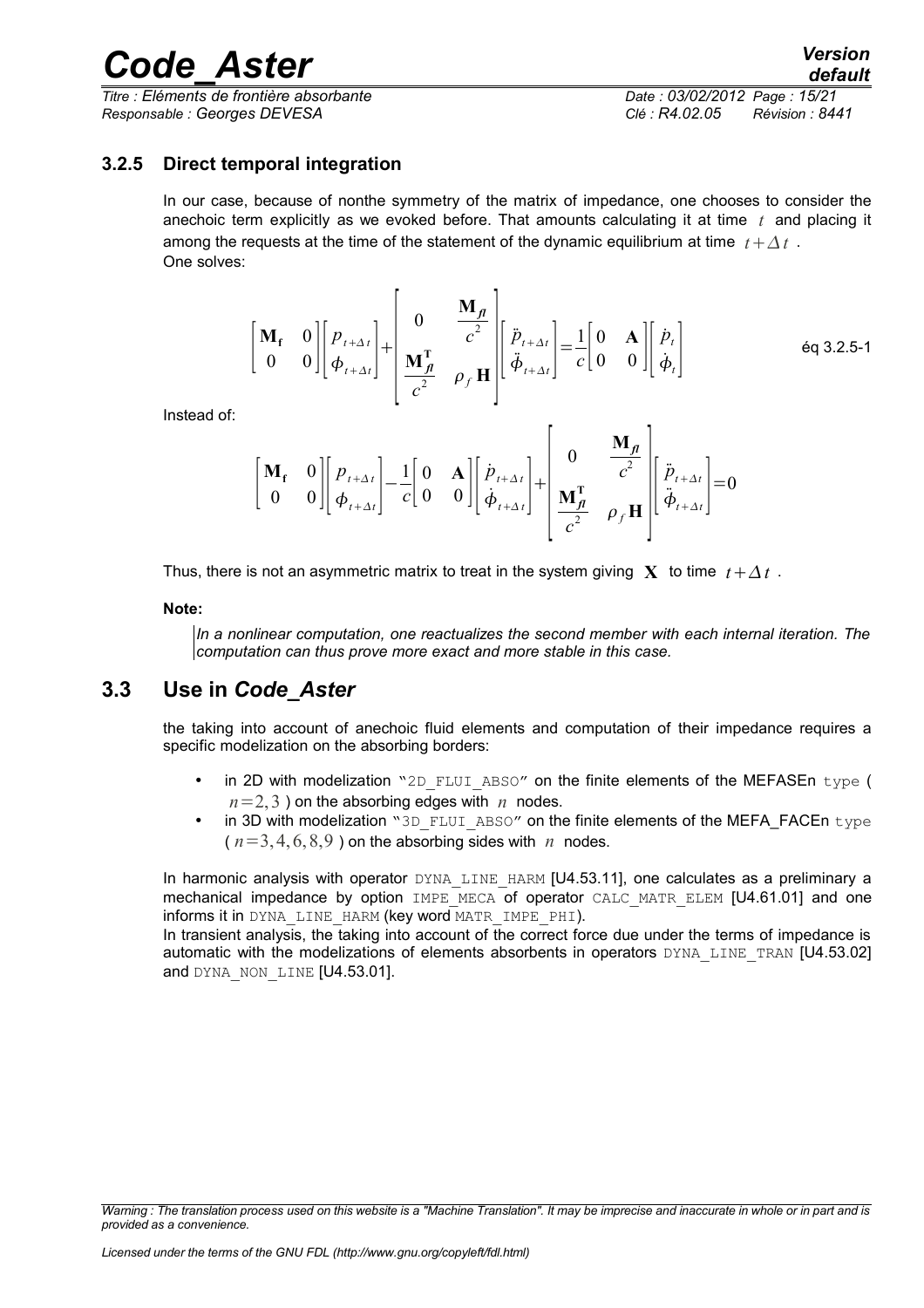*Titre : Eléments de frontière absorbante Date : 03/02/2012 Page : 16/21 Responsable : Georges DEVESA Clé : R4.02.05 Révision : 8441*

*default*

### **4 Elastic elements absorbents in** *Code\_Aster*

<span id="page-15-1"></span>This part presents the main part of the general stresses of implementation of elastic elements of border absorbents with the paraxial approximation of order 0 in *Code\_Aster*. One points out the relation of paraxial impedance of order 0 such as it was established by Modaressi for a linear elastic domain:

$$
\mathbf{t}(\mathbf{u}) = \rho \left( c_p \frac{\partial \mathbf{u}_{\perp}}{\partial t} + c_s \frac{\partial \mathbf{u}_{\parallel}}{\partial t} \right)
$$

 $\mathbf{u}_\text{T}$  becomes  $\mathbf{u}_3$  and  $\mathbf{u}_{\text{II}}$  becomes  $\mathbf{u}^\text{I}$ 

### **4.1 Adaptation of the seismic loading with the paraxial elements**

<span id="page-15-0"></span>One presented in the first part the principle of taking into account of the incidental field thanks to the paraxial elements. It is advisable here to present the methods of modelization of the seismic loading in *Code\_Aster* to be able to adapt the data to the requirements of the paraxial elements.

The fundamental equation of the dynamics associated with an unspecified model 2D or 3D discretized in finite elements with continuum or structure and in the absence of external loading is written in the absolute coordinate system:

$$
\mathbf{M}\ddot{\mathbf{X}}_{a} + \mathbf{C}\dot{\mathbf{X}}_{a} + \mathbf{K}\mathbf{X}_{a} = 0
$$

One breaks up the motion of structures into a motion of training  $\mathbf{X}_{\epsilon}^{\cdot}$  and a relative motion  $\mathbf{X}_{\mathbf{r}}^{\cdot}$  .



**Appear 4.1-a: Decomposition of the motion of structures**

*Warning : The translation process used on this website is a "Machine Translation". It may be imprecise and inaccurate in whole or in part and is provided as a convenience.*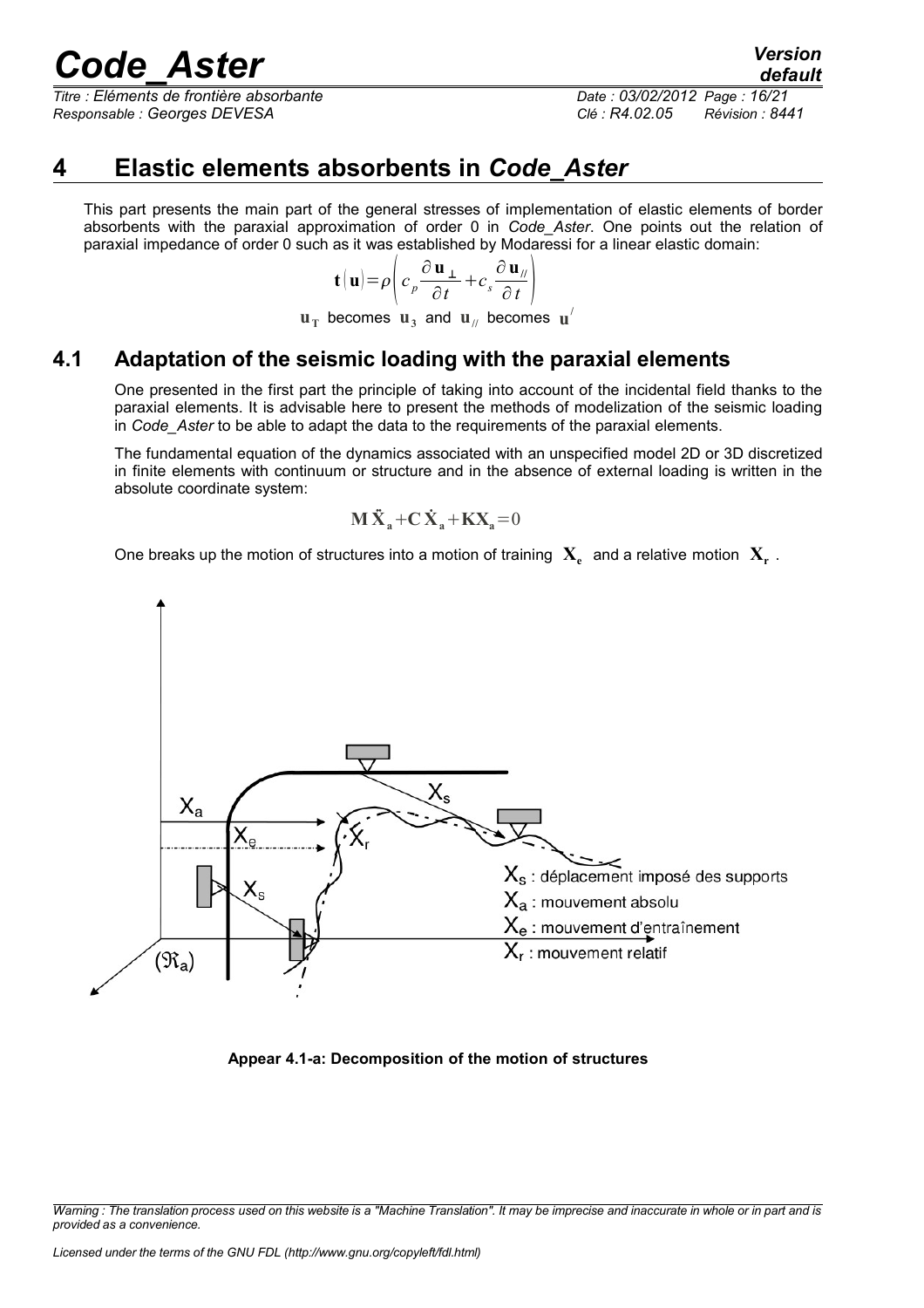*Titre : Eléments de frontière absorbante Date : 03/02/2012 Page : 17/21 Responsable : Georges DEVESA Clé : R4.02.05 Révision : 8441*

Thus,  $X_e = X_e + X_e$ 

- X<sub>a</sub> is the vector of displacements in the absolute coordinate system,
- **X<sup>r</sup>** is the vector of relative displacements, i.e. the vector of displacements of the structure compared to the deformed which it would have under the static action of the displacements imposed on the level of the supports  $\mathbf{X}_{\mathbf{s}}$  .  $\mathbf{X}_{\mathbf{r}}$  is thus null at the points of anchorage,
- **X<sup>e</sup>** is the vector of displacements of training of structure produces statically by the imposed displacement of the supports  $\mathbf{X}_{\mathbf{S}}$  :  $\mathbf{X}_{\mathbf{e}}$   $=$   $\mathbf{\Psi}\mathbf{X}_{\mathbf{s}}$  ,
- $\mathbf{\Psi}$  is the matrix of the static modes. The static modes represent the response of structure with a unit displacement imposed on each degree of freedom of connection (others being blocked), in the absence of external forces. Thus  $\mathbf{K}\mathbf{\Psi}=0$ , i.e.  $\mathbf{K}\mathbf{X}_{a}=0$ . In the case of the mono-bearing (all the bearings undergo same imposed motion),  $\Psi$  is a

mode of rigid body.

#### **Assumption in** *Code\_Aster* **:**

*It is supposed that the damping dissipated by structure is of viscous type i.e. the damping force is proportional to the relative velocity of structure. Thus*  $\,\mathbf{C}\,\mathbf{X}_e\!=\!0\,$  *.* 

The fundamental equation of the dynamics in the relative reference is written then:

$$
M\ddot{X}_r + C\dot{X}_r + KX_r = -M\Psi\ddot{X}_s
$$

Operator CALC\_CHAR\_SEISME [U4.63.01] calculates the term  $-M\Psi$ , or more exactly,  $-M\Psi d$ where **d** is an unit vector such as  $X<sub>s</sub>=d$ .  $f(t)$  with  $f$  a scalar function of time.

One distinguishes two types of seismic loadings introduced into *Code\_Aster* thanks to operator CALC\_CHAR\_SEISME :

- 1) The loading of the type MONO APPUI, for which  $\Psi$  is the matrix identity (the static modes are modes of rigid body),
- 2) the loading of the type MULTI APPUI, for which  $\Psi$  is unspecified.

According to the method of taking into account of the incidental field with the paraxial elements presented in the first part, it is necessary for us to know on the border displacement and the forced due to the incidental field. For the loading of the type MULTI\_APPUI, only displacement is directly accessible at any moment. It thus seems difficult to allow the use of such a load pattern with paraxial elements in the soil. Moreover, if such a loading models imposed displacements of the bearings, it does not require a modelization of the soil since all the influence is taken into account by these displacements.

Case MONO APPUI can be perceived differently. It represents an overall acceleration applied to the model. Consequently, the wave propagation in the soil can play a role to play in the behavior of structure, since motions of the interface soil-structure are not imposed. Moreover, the paraxial elements are usable with this kind of loading because it does not create stresses at the border of the mesh (a mode of rigid body does not create strains). Consequently, one has all the data necessary to computation of the impedance absorbing on the border.

#### **Notice 1:**

*In the case of a seismic request MONO\_APPUI , dynamic computation is done in the relative reference. If one amounts on the term discretizing on the paraxial elements (see first part),* one notices that  $u_i$  corresponds exactly to the displacement of training  $\mathbf{X}_{\mathbf{e}}$  presented *higher. Thus,* **u**−**u<sup>i</sup>**  *corresponds to the relative displacement calculated during*

*Warning : The translation process used on this website is a "Machine Translation". It may be imprecise and inaccurate in whole or in part and is provided as a convenience.*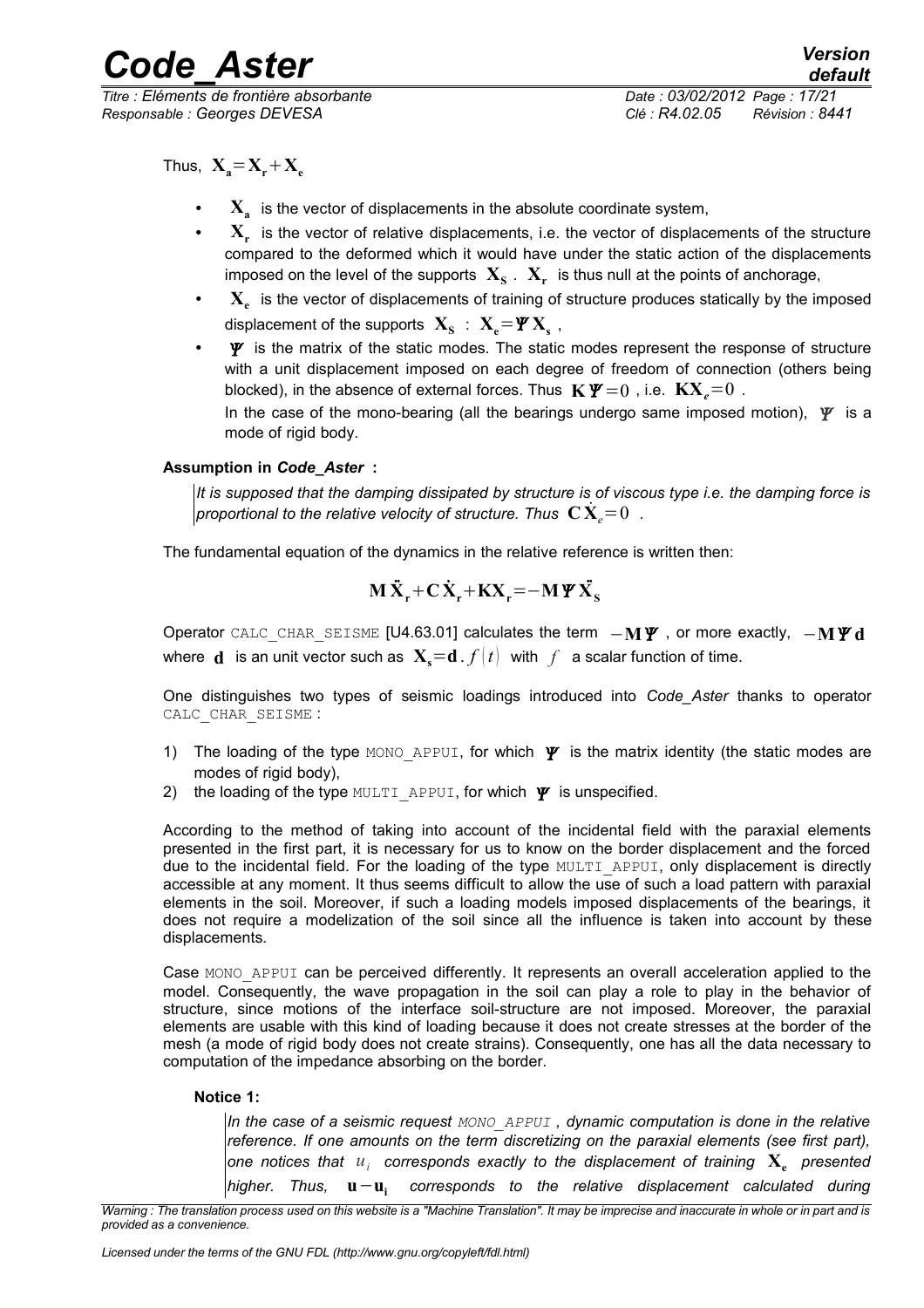*Titre : Eléments de frontière absorbante Date : 03/02/2012 Page : 18/21 Responsable : Georges DEVESA Clé : R4.02.05 Révision : 8441*

*default*

*computation. Consequently, the relation to be taken into account on the paraxial elements in such a configuration is simply:* 

$$
\mathbf{t}(\mathbf{u}) = A_0 \left( \frac{\partial \mathbf{u}}{\partial t} \right)
$$

**Notice 2:** 

*In the case of a computation of interaction soil-fluid-structure with infinite fluid, the pressure to be taken into account for the computation of the anechoic impedance in the fluid is well the absolute pressure, if there is not an incidental field in the fluid (what is often the case). The correction which one could exempt to make for the soil must then be made for the fluid paraxial elements.*

### <span id="page-17-3"></span>**4.2 Implementation of the elements out of transient and harmonic**

#### **4.2.1 Implementation out of transient**

<span id="page-17-2"></span>the mode of implementation of the elastic paraxial elements out of transient is very close to that presented for the fluid elements. The difference comes primarily from the need for breaking up displacement into a component according to the norm with the element, corresponding to one wave *P* , and a component in the plane of the element, corresponding to one wave *S* . One is then capable to discretize the relation of impedance introduced into the first part:

$$
\mathbf{t}(\mathbf{u}) = \rho \, C_p \frac{\partial \mathbf{u}_3}{\partial t} + \rho \, C_s \frac{\partial \mathbf{u}'}{\partial t}
$$

One does not reconsider the diagram of temporal integration which one already described in the preceding part, knowing that one always considers the relation of impedance explicitly by a correction of the second member.

#### **4.2.2 Implementation in harmonic**

<span id="page-17-1"></span>the fluid acoustic elements of *Code\_Aster* propose already the possibility of taking into account an impedance imposed on the border of the mesh in harmonic. That corresponds to the processing of a term in  $\,\omega^3\,$  the equations, as referred to above. It is trying to introduce the possibility of imposing an impedance absorbing for an elastic problem in harmonic.

For a harmonic computation of response of an infinite structure, the taking into account of the absorbing impedance as a correction of the second member is obviously not applicable. However, the relation of impedance to order 0 expresses the surface terms according to the velocity of the nodes of the element. One can thus build a pseudo-matrix of viscous damping translating the presence of the infinite field.

The decomposition of the relation of impedance according to the components norm or tangential of displacement on the constrained element us to build the matrix of impedance in a local coordinate system on the element. One defines this local coordinate system in the elementary routine as well as the transition matrix which allows the return to the global database.

#### **Note:**

*In the case of the elastic paraxial elements of order 0, to create a damping matrix could have enabled us to solve the problem out of transient without deteriorating the stability of the diagram of Newmark, contrary to the taking into explicit account which we retained. However, we showed the problems that created for the fluid elements and we wished to keep the homogeneity of the modes of implementation. Moreover, the processing of the elements of a nature 1 making the way explicit compulsory, the whole seems coherent. That also makes it possible to take into account at the same time an infinite field with paraxial elements and a damping of type modal damping for structure.* 

### <span id="page-17-0"></span>**4.3 Seismic load pattern per plane wave**

*Warning : The translation process used on this website is a "Machine Translation". It may be imprecise and inaccurate in whole or in part and is provided as a convenience.*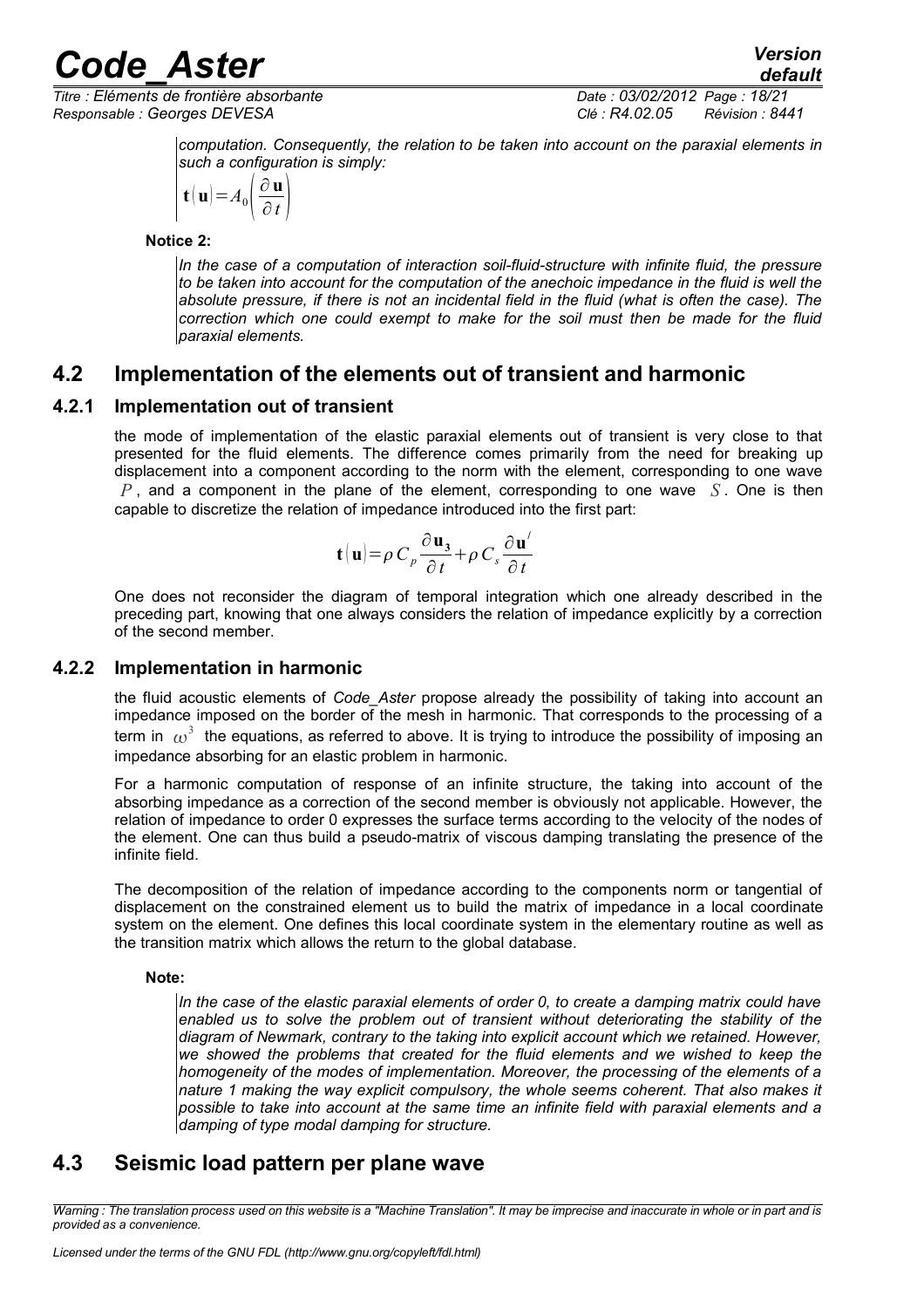*Titre : Eléments de frontière absorbante Date : 03/02/2012 Page : 19/21 Responsable : Georges DEVESA Clé : R4.02.05 Révision : 8441*

*default*

In complement of the methods of taking into account of the seismic loading already available and because of the inadequacy of mode MULTI\_APPUI with the paraxial elements, it seems interesting to introduce a principle of loading per plane wave. That corresponds to the loadings classically met during computations of interaction soil-structure by the integral equations.

*Code\_Aster Version*

#### **4.3.1 Characterization of one plane wave out of transient**

<span id="page-18-1"></span>In harmonic, one plane wave elastic is characterized by its direction, its pulsation and its type (wave *P* for the compression waves, waves *SV* or *SH* for the waves of shears). Out of transient, the data of the pulsation, corresponding to one standing wave in time, must be replaced by the data of a profile of displacement which one will take into account the propagation in the course of time in the direction of the wave.

More precisely, one will consider one plane wave in the form:

 $\mathbf{u} \left( \mathbf{x} \, , t \right) = f \left( \mathbf{k} \, . \, \mathbf{x} − C \, {_p}t \right) \mathbf{k}$  for one wave  $\,$   $P \,$  (with  $\,$  k  $\,$  unit)  $\mathbf{u}(\mathbf{x}\, ,t)$ =  $f\big(\mathbf{k} \, . \, \mathbf{x} - C_{S}t\big)$ ∧  $\mathbf{k}\,$  for one wave  $\, S\,$  (with always  $\, \mathbf{k}\,$  unit)

*f* the profile of the wave represents then given according to the direction **k** .



Fonction *f*

<span id="page-18-0"></span>*H* is the distance from the origin to the principal wave front.

#### **4.3.2 User data for the loading by plane wave**

In accordance with the theory exposed in first part, we should calculate the stress at the border of the mesh due to the incident wave and the term of impedance corresponding to incidental displacement, is:

$$
\mathbf{t} \begin{pmatrix} \mathbf{u_i} \end{pmatrix} \text{ and } A_0 \begin{pmatrix} \frac{\partial \mathbf{u_i}}{\partial t} \end{pmatrix}
$$

to express the stresses, it is necessary for us to have the strains due to the incident wave, the constitutive law of the material enabling us to pass from the ones to the others.

On the elements of border, one can express the tensor of the strains linearized in each node by the classical formula:

$$
\boldsymbol{\varepsilon}(x,t) = \frac{1}{2} [\boldsymbol{\nabla} \mathbf{u}(x,t) + ^t \boldsymbol{\nabla} \mathbf{u}(x,t)]
$$

*Warning : The translation process used on this website is a "Machine Translation". It may be imprecise and inaccurate in whole or in part and is provided as a convenience.*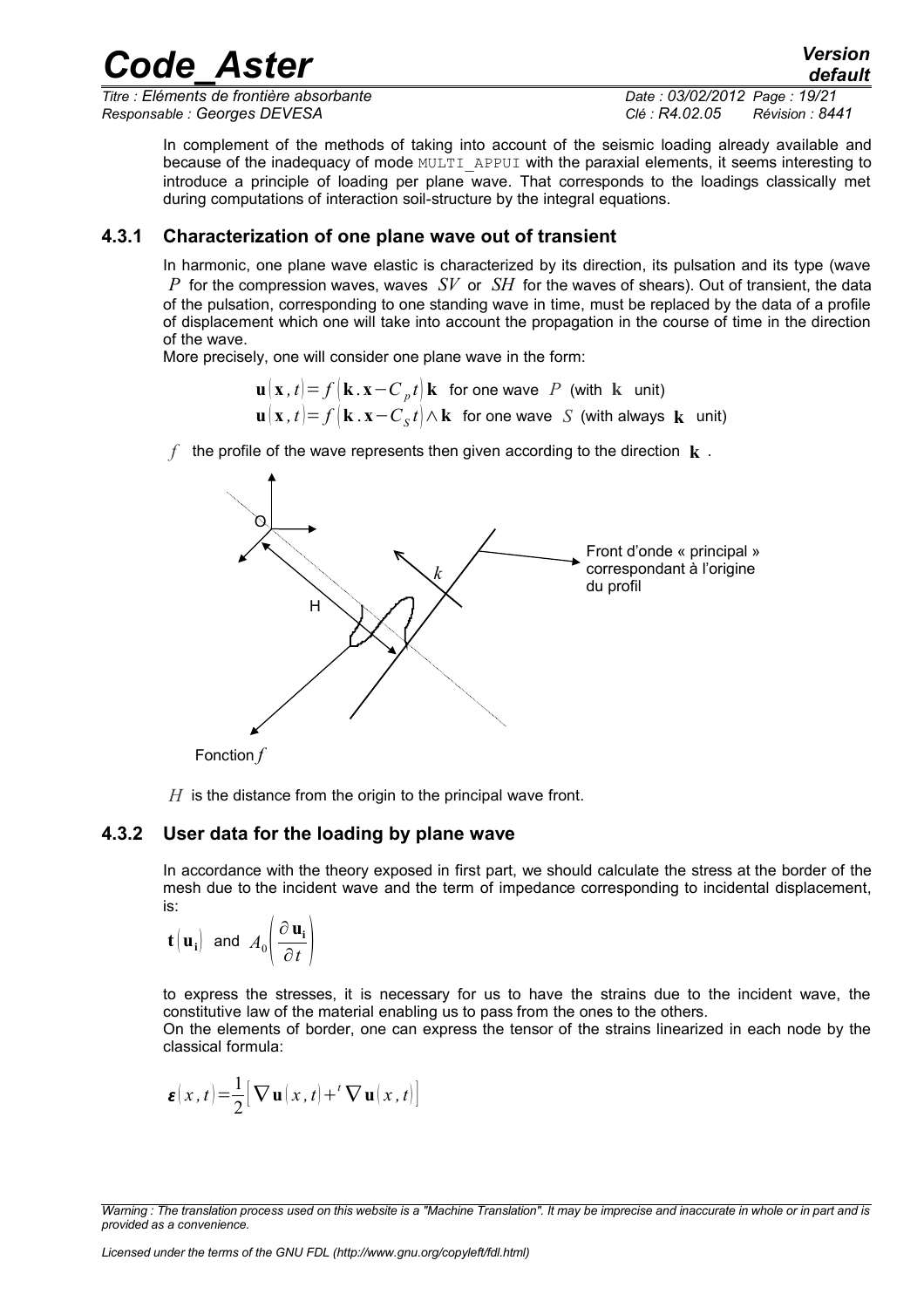*Titre : Eléments de frontière absorbante Date : 03/02/2012 Page : 20/21 Responsable : Georges DEVESA Clé : R4.02.05 Révision : 8441*

*default*

Finally, to consider the stresses due to the incidental field, we thus should determine derivatives  $\partial \big( \mathbf{u_i} \big)_j$ ∂ *x<sup>k</sup>* for *j* and *k* traversing the three directions of space. One obtains these quantities from the

definition of the incidental plane wave:

$$
\frac{\partial (\mathbf{u}_i|_j}{\partial x_k} = k_k f' \left( \mathbf{k} . \mathbf{x} - C_m t \right) k_j \text{ with } m = S \text{ or } P
$$

With regard to the term of impedance, it is necessary for us ∂**u<sup>i</sup>**  $\frac{\partial \mathbf{u_i}}{\partial t}$ = $-C_m \dot{f}(\mathbf{k} \cdot \mathbf{x} - C_m t) \mathbf{k}$ , always

with  $m = S$  or  $P$ .

It is seen whereas the important function for a loading by plane wave with paraxial elements of order 0 is not the profile of the wave  $f$ , but his derivative, either  $f'$  or  $\hat{f}$ . The wave being plane, the wave front is characterized by the planes  $\mathbf{k} \cdot \mathbf{x} - C_m t = cte$  , from where the relation:  $\mathbf{k} \cdot d\mathbf{x} = C_m dt$  .

There is thus following equivalence between the two derivatives of  $f : f' = \frac{1}{C}$ *C <sup>m</sup>* ˙*f* . One chooses to

request the function  $\dot{f}$  from the user like data of computation.

One can consequently recapitulate the parameters to enter for the definition of a loading per plane wave out of transient:

| Type of the wave      | : $P$ SV or SH                                                        |
|-----------------------|-----------------------------------------------------------------------|
| Direction of the wave | $k_x$ $k_y$ , $k_z$                                                   |
| wave                  | Derived from the profile of the $\hat{f}(t)$ for $t \in [0, +\infty[$ |

*Warning : The translation process used on this website is a "Machine Translation". It may be imprecise and inaccurate in whole or in part and is provided as a convenience.*